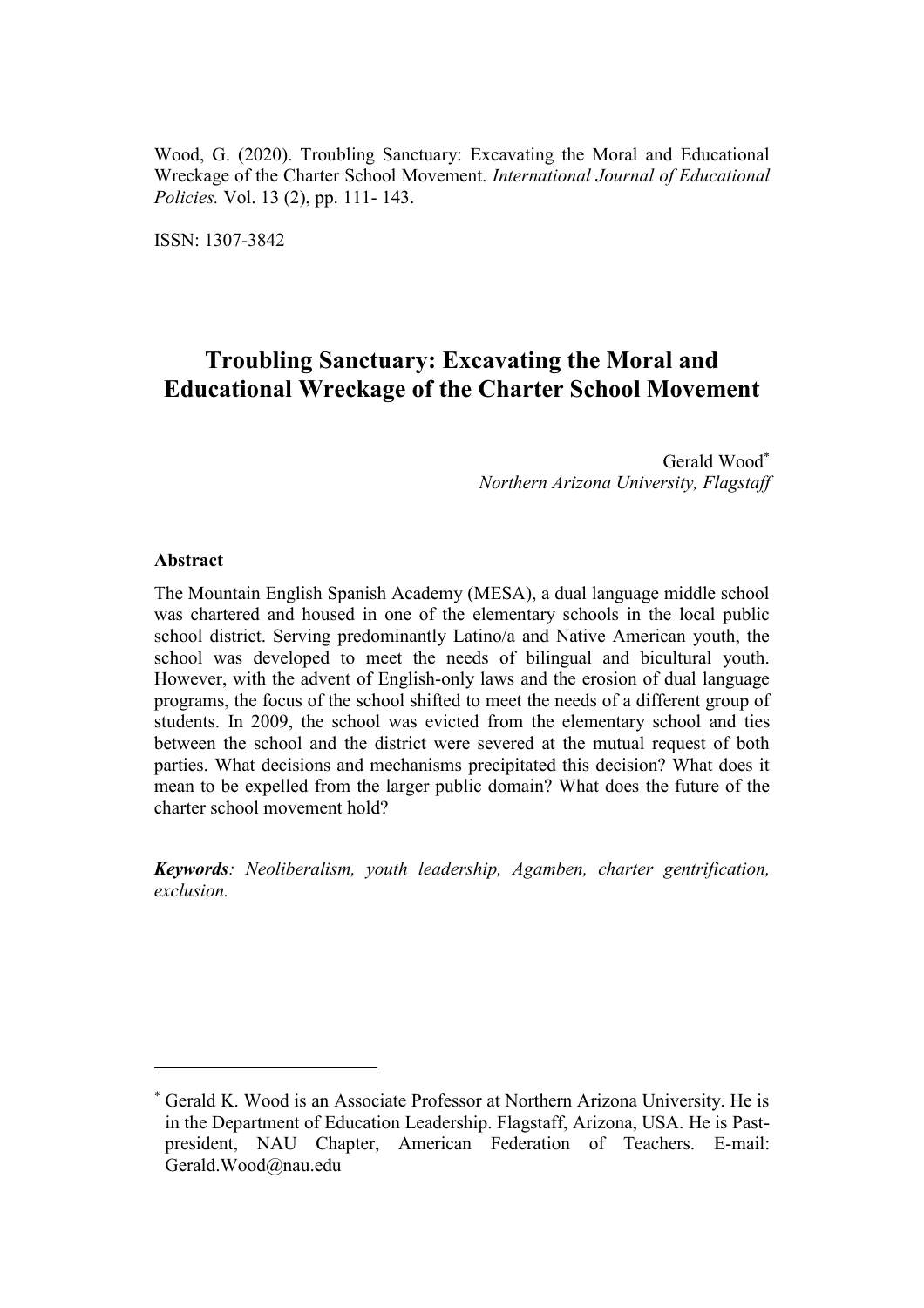## **Introduction**

The story of The Mountain English Spanish Academy (MESA) surfaces the broader questions of the charter school movement and the "milieu" of public education today (Mills, 1959). Can public schools continue to serve as sites of educational promise? Is exclusion from public education a broken liberal promise or is this the current "state of exception?" (Agamben, 2003) Utilizing stories from one charter school as jumping off points to examine these mechanisms and the parallels to the broader charter school movement as well as my particular journey as a scholar activist, how can these stories help to locate the work of engaged scholars within the context of a "sociological imagination?" (Mills, 1959) How does the promise of public education become situated within a broader historical issue of the exclusion of young people, particularly workingclass people of color through school choice discourses, and ruthless neoliberalism?

Drawing on Mills' contribution to engaged social science and Giorgio Agamben's work, as it applies "a spatial theory of power" to the charter school movement, this narrative offers a story of how a particular charter middle school was both a space of sanctuary and a space of exclusion and the much more complicated stories we tell about the work we do. (Ek, 2006, p. 364) This paper frames the notion of sanctuary through the anecdotal and archival study of the creation, alteration, and closure of a dual language charter school serving predominantly Latino/a youth in grades 6-8 and the political economy under which the charter school movement has flourished. Simultaneously, the narrative provides an accounting of the development over the course of my young career of the questions/ felt needs/ personal troubles and the ways in which my thinking developed and deepened. I organize this narrative around three main themes drawing on Giorgio Agamben's work – school as sanctuary, school as state of exception, and school as camp. I have emphasized the details of this organizational work as an example of situated scholarship where praxis cannot be a slogan. Many activist-scholars have their own stories to tell, and those of us who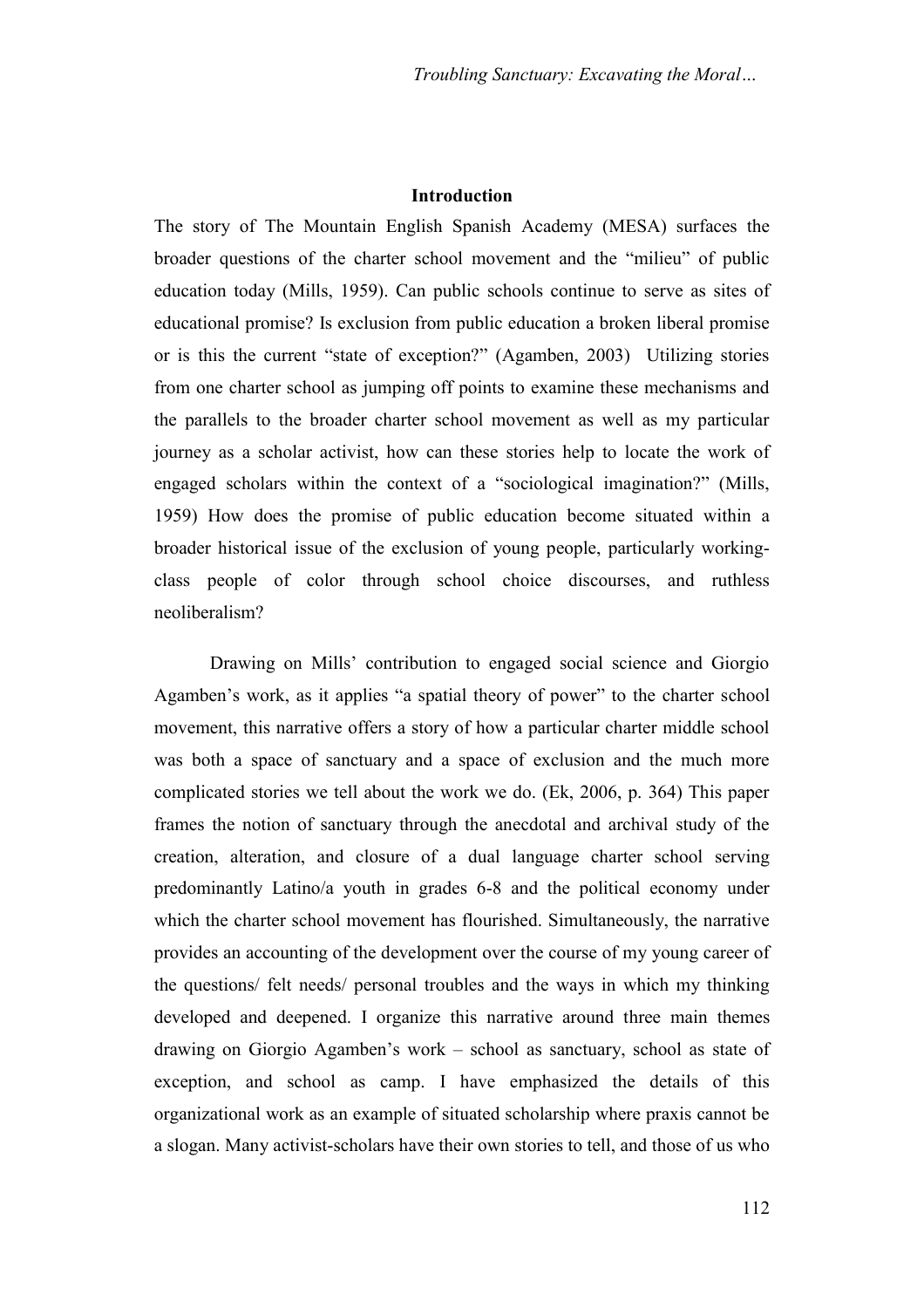attempt this complicated work stand on broad shoulders of those we have learned from. I hope this example is one from which new scholar organizers and activists may benefit. That is the reason I have included some background on my personal experience forming a consciousness and skills that could be sufficient to do responsible work. You each, especially new scholars, are on your own trajectory.

As the recent past blends into the current critical crisis and resistance wrought by the George Floyd Movement here, and internationally, I recall something important. When I first arrived in Flagstaff in 2006 to begin my new career as a university professor, a young man, Kyle Garcia, was shot and killed by law enforcement involved in a gang task force. Law enforcement started following Mr. Garcia because they did not recognize his car and the music playing was too loud. After pursuing Mr. Garcia, police shot and killed Mr. Garcia leaving his body on the ground for hours. Mr. Garcia had been struggling with methamphetamines, but this shootout led to important conversations to repair and heal the relationships between the neighborhood residents and the Flagstaff Police Department. Coral Evans, director of the Sunnyside Neighborhood Association and now our current mayor, brokered many of these meetings to try to heal these wounds.

The raw persistence of radical exclusion, police and state violence, now brewing with the social and biological sickness in the Arizona air, these are in the air as I write. Wherever you are as a reader, considering your own dimensions of scholar activism, you too will be emerged in the overlapping responsibilities that come with democracy and education, where it is a lived experience. It is a powerful mix of responsibilities; and promises to guard the highest principles of honesty and ethics, while facing power that is not always honest, nor ethical. I appreciate this opportunity to share the detail here, in the sure knowledge that the generalizability of our social science research ideal is met fully. I have confidence surely that you might share the "melody" of this work, at your sites, and where there is no exact unison, perhaps the "harmony."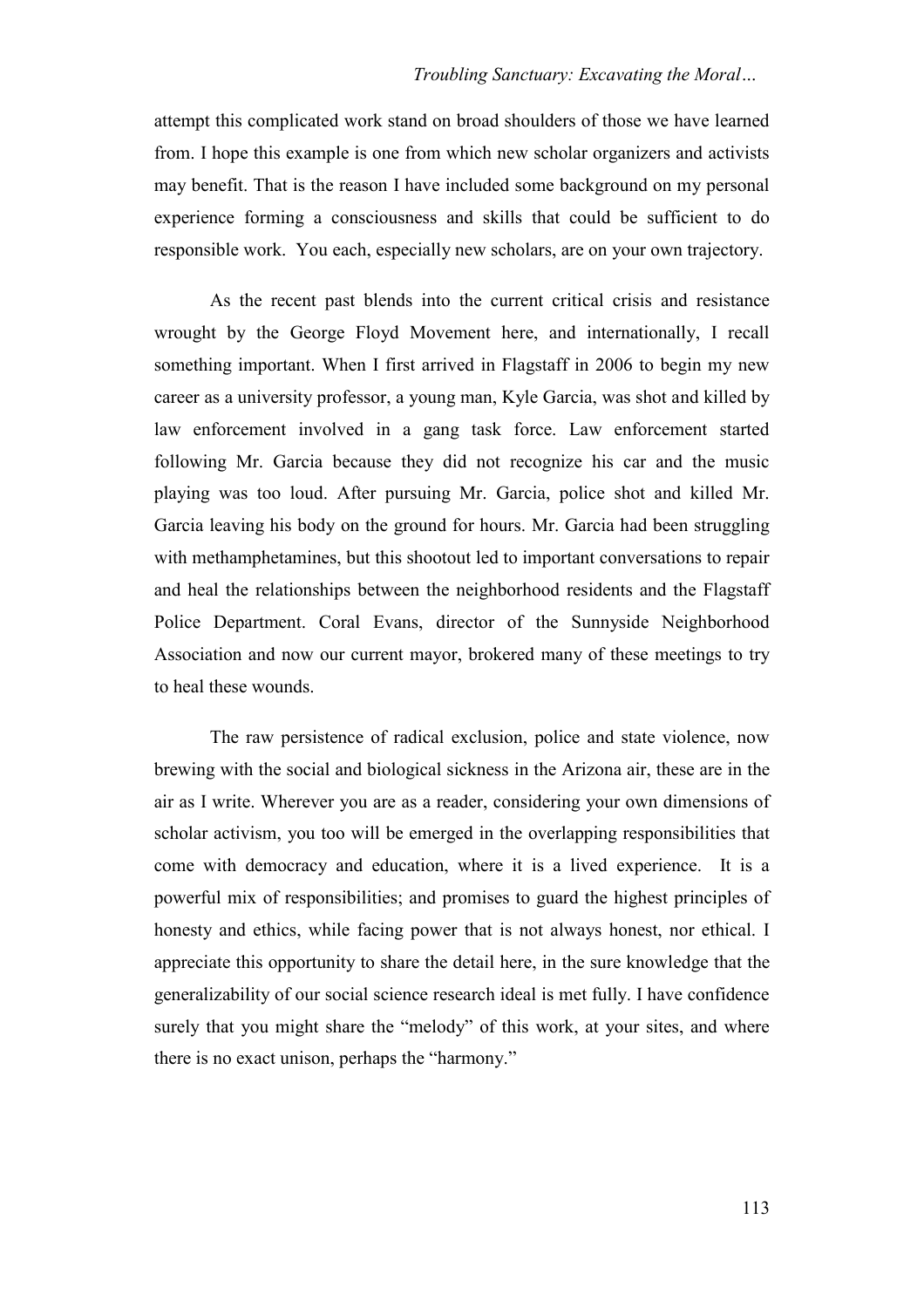## **School Context**

The Killip Dual Language Middle School (KDLMS) was originally chartered through the Flagstaff Unified School District (FUSD) for the 2002-2003 school year. KDLMS was the only school chartered under the Flagstaff Unified School District (FUSD) Charter School Board, Inc. even though the original idea was to charter more schools. KDLMS changed its name to the Mountain English Spanish Academy (MESA) and was capped at 80 students due to space constraints. Over the nine years, MESA served between 24 to 48 students each year in grades 6-8 and operated in one of the local elementary schools – Killip Elementary School. During the first six years, MESA operated with significant financial and staff support from the district. Since the school was originally envisioned to extend the dual language program at Killip to the middle school grades, most of the students were Latino/a.

Over the years, the school shifted its mission and its demographic to include more Native American youth due to the changing context of English-only instruction and the need to provide English Language Learners with four hours of daily instruction in English (e.g. reading, writing, listening, and speaking). In the Fall of 2007, the FUSD Charter School Board Inc. governing board asked the Executive Director to research options regarding the school's future; these options included closing the school, merging into FUSD, creating a new school board and shifting the school's charter to the state, or keep the school open under the current status (Letter from Executive Director/ Authorized Signer, March 5, 2008).

In these early days of the Charter School movement, many progressive educators had hopes that chartering could loosen the tight grip of school district bureaucracy. The offered the promise that new locally controlled community school models could also, through competitive pressure, force the public elementary and comprehensive high schools to seek innovative learning environments; less standardized, more creative, indeed, more democratic. This is not the space to chronicle how the Charter movement deteriorated, becoming a mirror of the restoration of class privilege that it is today.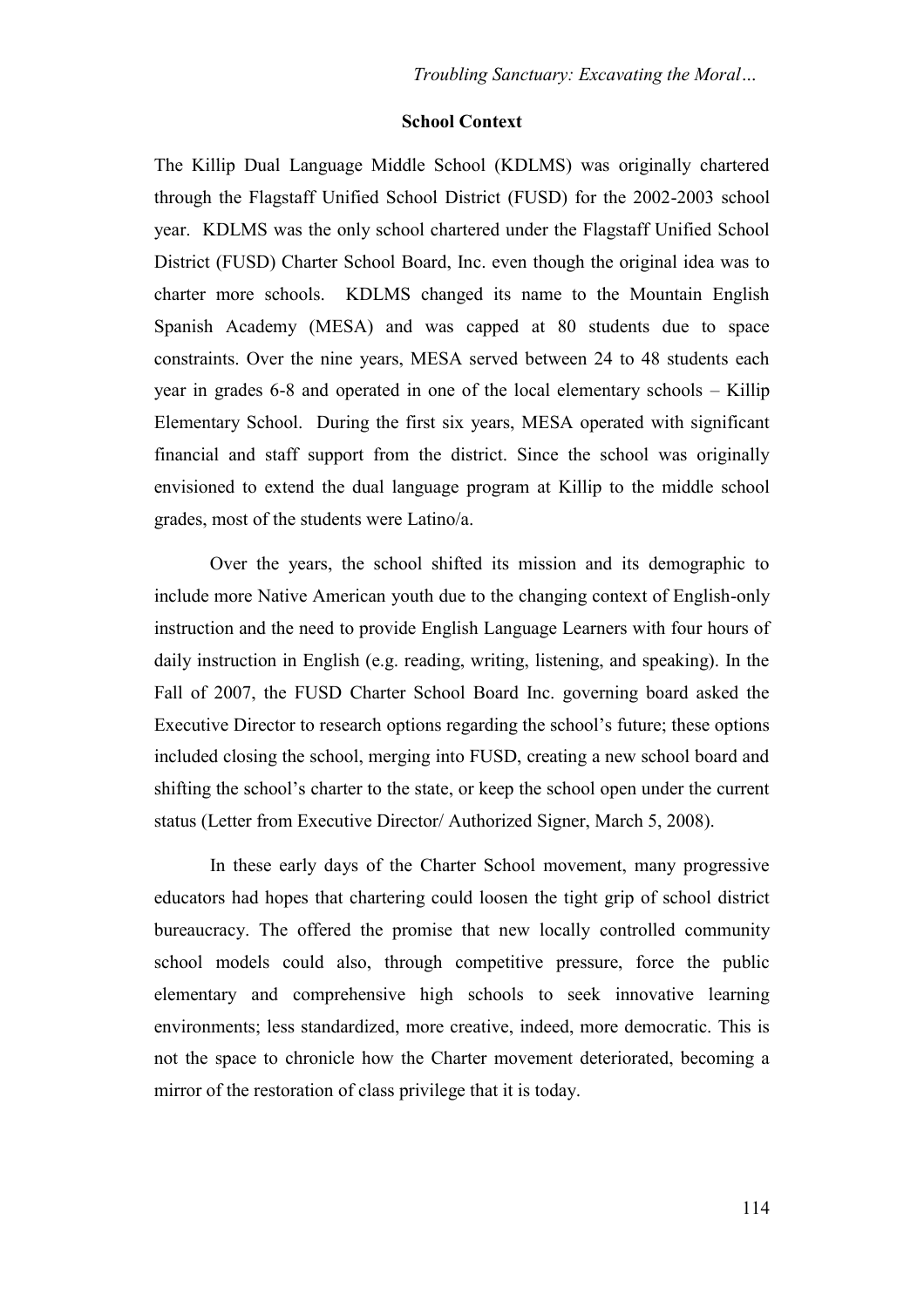## *Troubling Sanctuary: Excavating the Moral…*

The libertarian winds, and the storms of unjust exclusion and neoliberal privilege came early to Arizona. As part of what Michael Apple termed the "great" restoration" of white and class privilege that occurred the Reagan/Thatcher "revolution." We were the bellwether state for experiments in privatization, English language privilege. In the Summer of 2008, the MESA charter school was evicted from the elementary school and the FUSD Charter School Board governing board voted to close the school in a decision that was later overturned. As a result of the eviction and other tensions that had arisen between the elementary school, the district, the charter school, and the different personalities, MESA moved to a new location and all ties with the district were severed at the request of both parties. Over the course of the final three years, the governing board pursued several different ideas including alternative status, expeditionary learning frameworks, and an application for a School Improvement Grant (SIG). Having not received SIG grant and having faced considerable challenges in enrollment and staffing – high turnover of teachers and not having a principal, the MESA school board voted to close the school during the Summer of 2011.

Let me start with a brief overview of my role in the school and school board for the charter school I will use for the discussion. When I first interviewed at Northern Arizona University (NAU) in March 2006, I had the opportunity to observe a Friday partnership where students from a middle charter school visited the university and participated in educational activities with pre-service teachers. In the Summer of 2006, I was hired by NAU and began volunteering at MESA in various capacities at the school including working with teachers to create a curriculum framework and starting an afterschool program called Sunnyside Neighborhood Artists & Poets (SNAP). As a volunteer, I also shared ideas and concerns with the school board, the principal, the teachers, and the executive director. Some of the members of the board or the executive director did not always welcome concerns about safety and the lack of a lunch program, but this led to my getting more involved with the school.

For this paper I want to include a bit about my personal "trajectory" of growth and transformation; experiences that I believe all activist scholars should consider. For the development of the ability to "feel" and to emotionally as well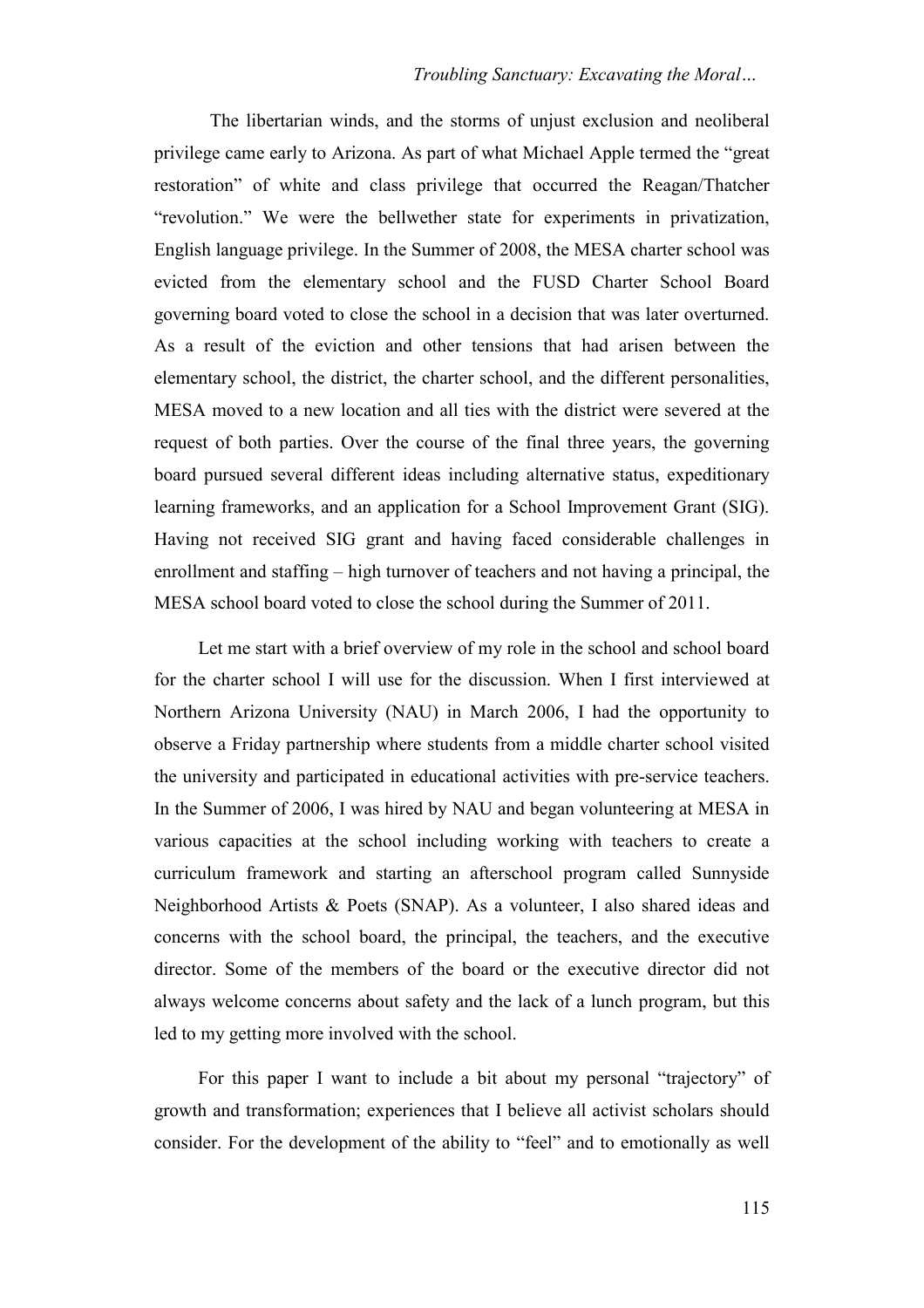as intellectually consolidate one's position and positionality, is central to maintaining the energy to keep going when activist research, legitimate praxis, gets tough. And in my experience, it always does!

When I came to Arizona, experience I got as a Doctoral student and student activist in Alabama had prompted me to consider the relationship between schools and the communities in which they exist. The context of racism and exclusion there and the work to confront it was like another university for me. All the questions, "What are the effects of segregation?" How do the political economies shape the schooling process?" How can we effectively advocate for greater integration of students and particularly how do we envision this within the context of highly racialized and spatialized contexts?" And finally, "can working with communities shape how we make sense of schools?" These sharpened my skills and ability to engage in a very different political economic and social context.

This exercise of memory is one that can be so useful as young scholar activists venture ahead in their own countries, and communities. To return to the story: when the school was evicted from the local elementary school where it was housed in the Summer of 2008, I worked with the existing staff, families, and students to move the school. During these three years (2008-2011), the school did not always have a principal or a full teaching staff, which led to my serving as de facto principal, substitute teacher, and coordinator of afterschool programs. In the Fall of 2008, I joined two NAU colleagues and two community members on the governing board and served as the president from the Fall of 2009 until the dissolution of the school.

#### **School as Sanctuary**

Charter schools occupy a powerful space in the social imaginary of the United States. By situating the charter school movement within the broader context of school choice, charter schools are envisioned as sites of freedom from bureaucracy and as sites of innovation. Framed within this leitmotif of opportunity, proponents have profound faith in the promise of charter schools believing these schools will "revolutionize the public school system," "solve the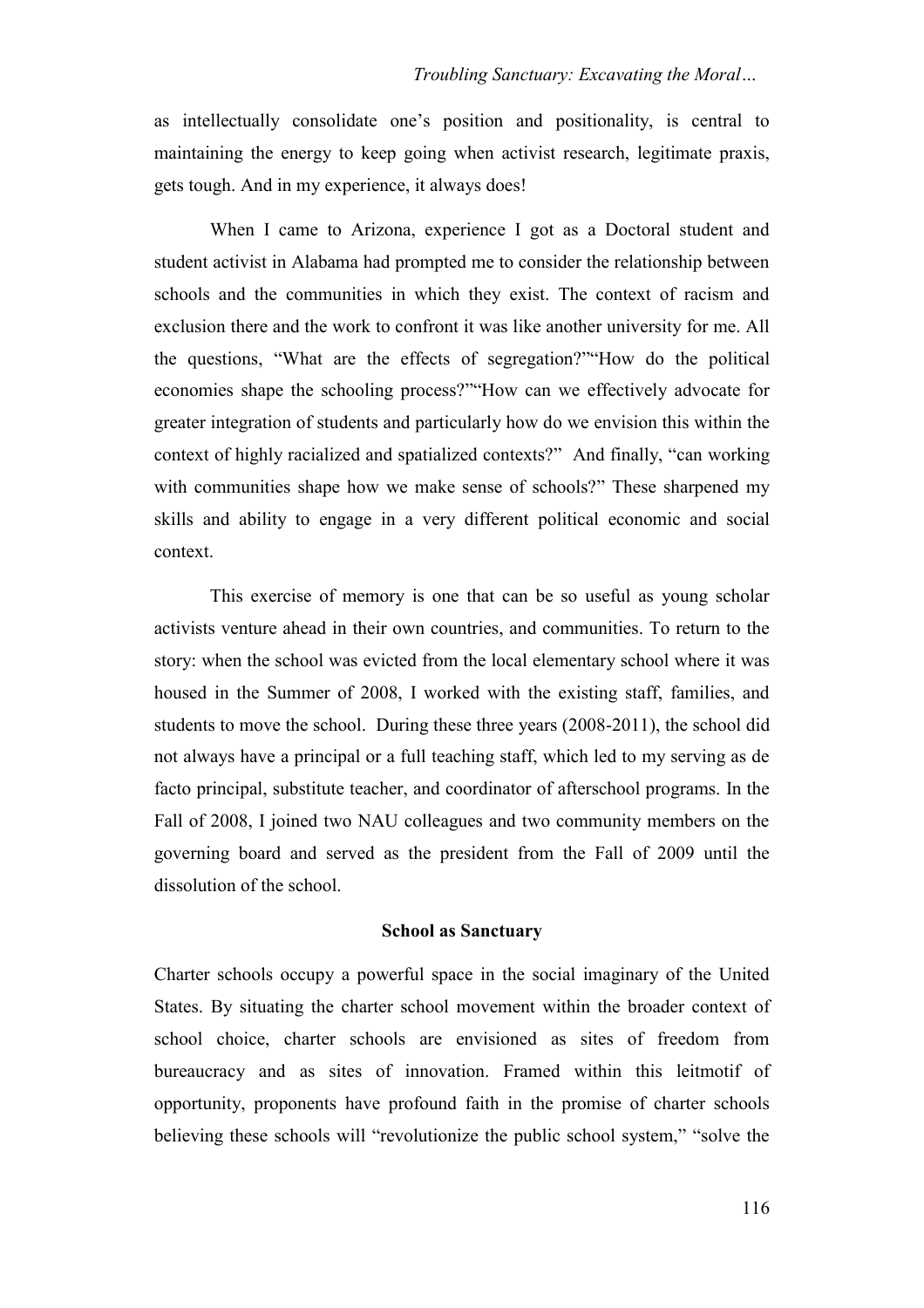issues of equity and accountability," "inspire new levels of family and community involvement," "reinvigorate teachers, improve the level of quality of teaching, and boost student academic achievement" (Cookson & Berger, 2004, p. 13). For many families, whose children attend "failing schools," charter schools offer a renewed hope and promise access to meaningful opportunities.

In a similar vein, I came to this experience with the hope and promise of creating a sense of community, a meaningful curriculum, and a place that would allow for robust democratic engagements grounded in social justice. During the course of MESA, I began to see parts of these promises emerge. Could schools serve to create these more egalitarian and democratic contexts? I began to see also how colleagues at aCollege of Education could work in solidarity to include students from a marginalized community into the life of the university.

The narrative of MESA coincided in so many ways with the emergence, development, and expansion of the charter school movement. More importantly, MESA helps to draw attention to how educational possibilities, particularly for working-class, Indigenous and immigrant, Communities of Color are constructed. This pedagogical excursion was an effort to counter the narrative of working class and immigrant aspirations, which always directed these kids to vocational, "hands on" curriculum. I/we worked to keep reinforcing that higher education and leadership in a democracy is the right of every child. A part of this story concerns the way a university community of like-minded educators, might work to realize and educational environment which manifested Dewey's "moral meaning of democracy."John Dewey understood democracy not only as an individual and social task but also as a moral commitment to human growth deeply related to education.(Striano, 2019) I became a part of a larger community that was facilitated by Carolyne White's vision of an organic notion of teaching, research and "service." As the Department chair in Curriculum and Instruction, among other new faculty coming in with social justice activist commitments, she facilitated the hiring of Jim Manley, a nationally recognized primary school teacher with deep social, environmental, and democratic commitments.

Jim, and others who came as new faculty, worked decidedly "against the grain" in Arizona, which was shaping up to be the "poster child" for neoliberal,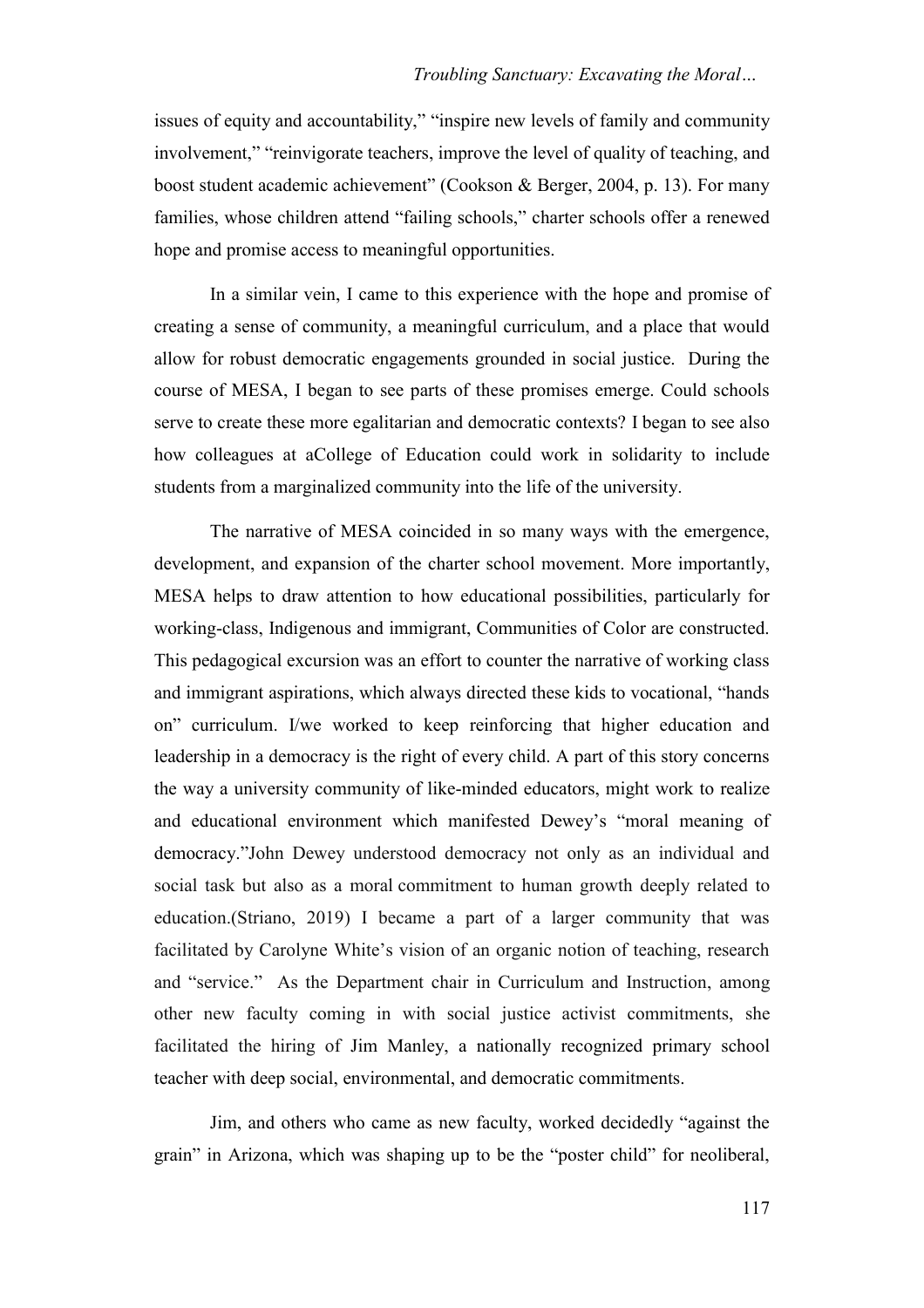libertarian, reactionary state education policy. Jim did his ground-breaking public school work during an era before the calamitous attacks on free, fair public education had taken their full shape with the cruelty, racism, and libertarian plunder of the public school ideal. (Manley, 2017) Along with his classroom teaching, Jim was a part of the group of educators who were working to serve the little Spanish-English bilingual program, when it was housed inside a local public school. He brought the MESA kids to the College of Education, for them to experience campus activities and life, as preparation for their own possible futures. Jim recalled how the College, like others across the country, in a different time, had been home to a Deweyan model lab school.

Guy Senese was a part of this developing community, and as a senior scholar in my new department helped mentor me when I arrived. He was also working with the students from MESA,and we formed a Philosopher's Club, where students could develop their thinking, intellectual confidence, and especially their "voice." Guy taught social and political philosophy of education in our department and used a Socratic method in his teaching. This impetus to involve young people in thinking about, and manifesting, democracy became an important driving force in most of my work, but some of this only become apparent when we stop to reflect on our work. I found this email from shortly after I arrived, Guy wrote:

What is a Philosophers' Club?Picture a group of children gathered for a regular meeting to talk abouttheir thoughts and concepts of the world. They follow a method ofquestioning inspired by the philosopher Socrates. You've just imagined aPhilosophers' Club. In a nutshell, the Socratic method of discourse is away for children to seek and find insights and truths by their ownlights. Socrates believed that we only discover what we truly thinkabout something by engaging in constructive and empathetic discoursewith others.

This narrative also overlaps with the history of the ancient, complex notion of "sanctuary." Sanctuary becomes central to understanding the complex ways in which the charter school served as a safe haven for students by creating language and cultural bridges, information networks, and "protection" for youth through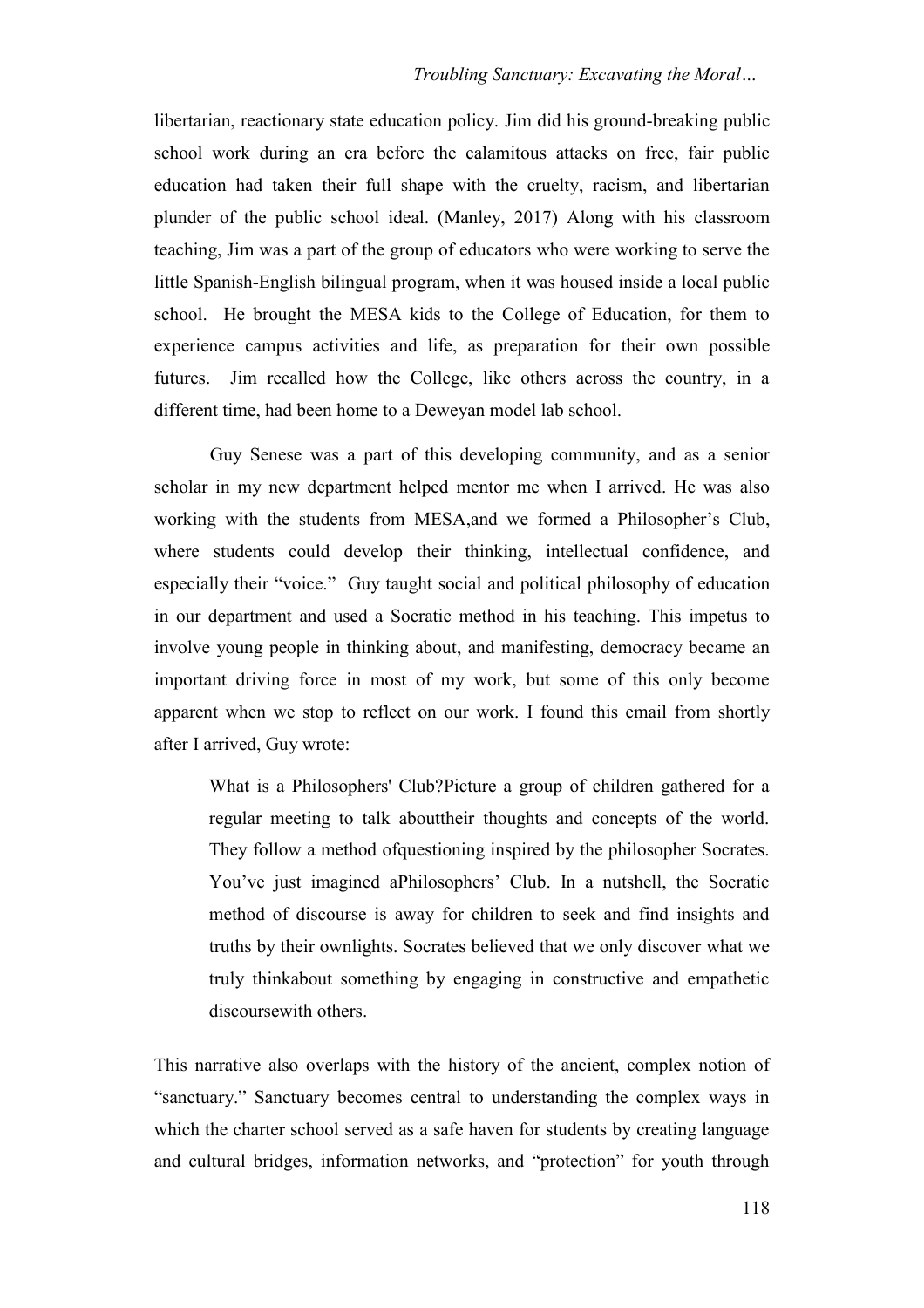afterschool spaces. As the school evolved into an alternative school after the elimination of the dual-language program and the eviction, many of the youth who had problems in the larger schools came looking for more personal connections and a smaller learning environment.

When we consider the idea of sanctuary, this can lead to discussions of sanctuary movements and possible religious connotations. Who is granted sanctuary and what material and ideological conditions and discourses govern the ways in which these individuals are made visible? Within the context of Central American migration in the 1980s, churches became sanctuaries for individuals facing deportation after fleeing their home countries suggesting a relationship between sanctuary and that which is sacred. Can sanctuary be withheld? Or violated? Within Agamben's formulation, however, I turn to the idea of the sacred as something that has been "set apart" or that which has been accursed or abandoned (Downey, 2009, p. 111), which I posit becomes the reality for working-class, Students of Color who inhabit charter schools.

The notion of sanctuary has been applied to educational and learning spaces that create environments for growth and reduce trauma (Antrop-Gonzalez, 2006, 2011; Bloom, 1995; McLaughlin, Irby, and Langman, 1994; Stanwood & Doolittle, 2004). By creating smaller learning environments and creating culturally responsive and historically grounded spaces, Rene Antrop-Gonzalez (2011) discusses how schools can serve as radical sanctuaries for Puerto Rican students in Chicago. In "This School Is My Sanctuary," Antrop-Gonzalez (2003) identifies the following attributes as relevant to sanctuary: 1) "fosters studentteacher caring relationships", 2) "provides a familial type environment to insure students are not marginalized", 3) the necessity of psychologically and physically safe schools, and 4) "affirm students' racial/ethnic identities" by providing a forum in which students are encouraged to affirm their racial/ethnic pride (p. 243). With MESA, we had a chance to develop these caring student-teacher relationships.

In conversations with both school staff and university colleagues who were involved, the charter school – Mountain English Spanish Academy (MESA) – was framed within the language of possibility and the language of protection. In

119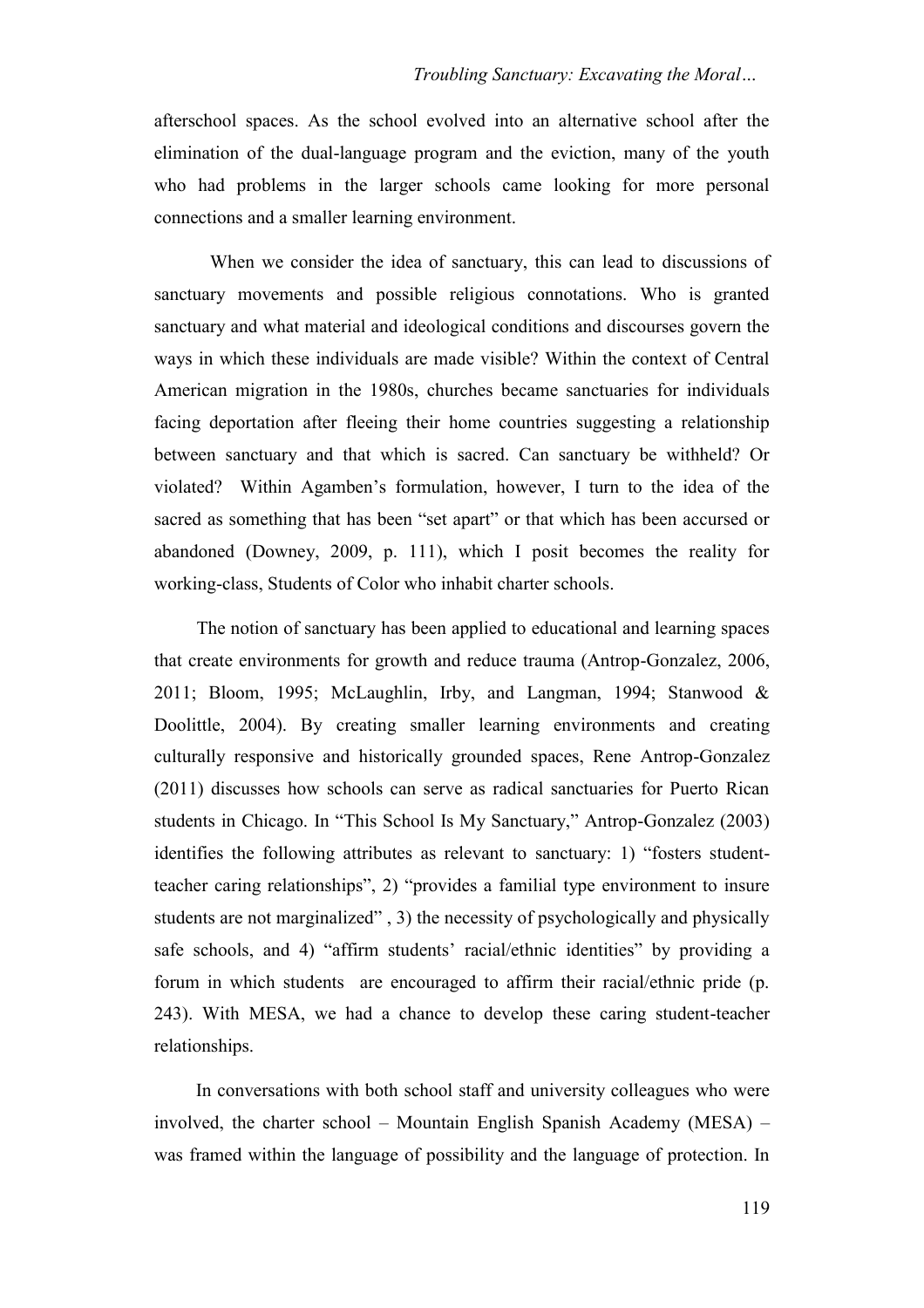1996, Killip, one of the local elementary schools in Flagstaff, had started a dual language program as the school increasingly served Latino/a students. By 2002, Killip staff saw a need to extend the dual language program into the middle school to ensure students could continue. Citing the Arizona Daily Sun article:

Gutierrez said the district's proposal for adding a charter middle school stuck out as a creative solution for Killip to extend its dual language program, which teaches in English half the day and Spanish the other half. The program started five years ago with just kindergarten students and has added a grade level each school year.

Killip staff have been searching for a way to continue the program for students past sixth grade, Gutierrez said.

"The biggest reason why we're doing it is we saw a void for a dual language program continuing into the middle school and I didn't want to lose the students," he said (Rice, Feb. 25, 2002).

The founding charter formulated the purpose of the school in the following way:

The mission of the Killip Dual Language Middle Charter School [later known as Mountain English Academy] is to provide all participants The Power of Two. The Power of Two is the ability to: Understand, speak, read, write and think in two languages; and Interact and communicate effectively in multicultural settings (Arizona School Report Card 2002- 2003).

In this context, MESA was envisioned as providing students with cultural and linguistic tools to survive and thrive in a multicultural context.

Jim Manley was a colleague, and faculty member who developed a partnership between the College of Education and MESA and a strong advocate for the students, the school would be able to protect youth from many of the social realities impacting communities. Jim had been there during the early days of the Killip experiment and is a nationally recognized teacher. He had been the national Teacher of the Year, and was deeply committed to educational equality, and to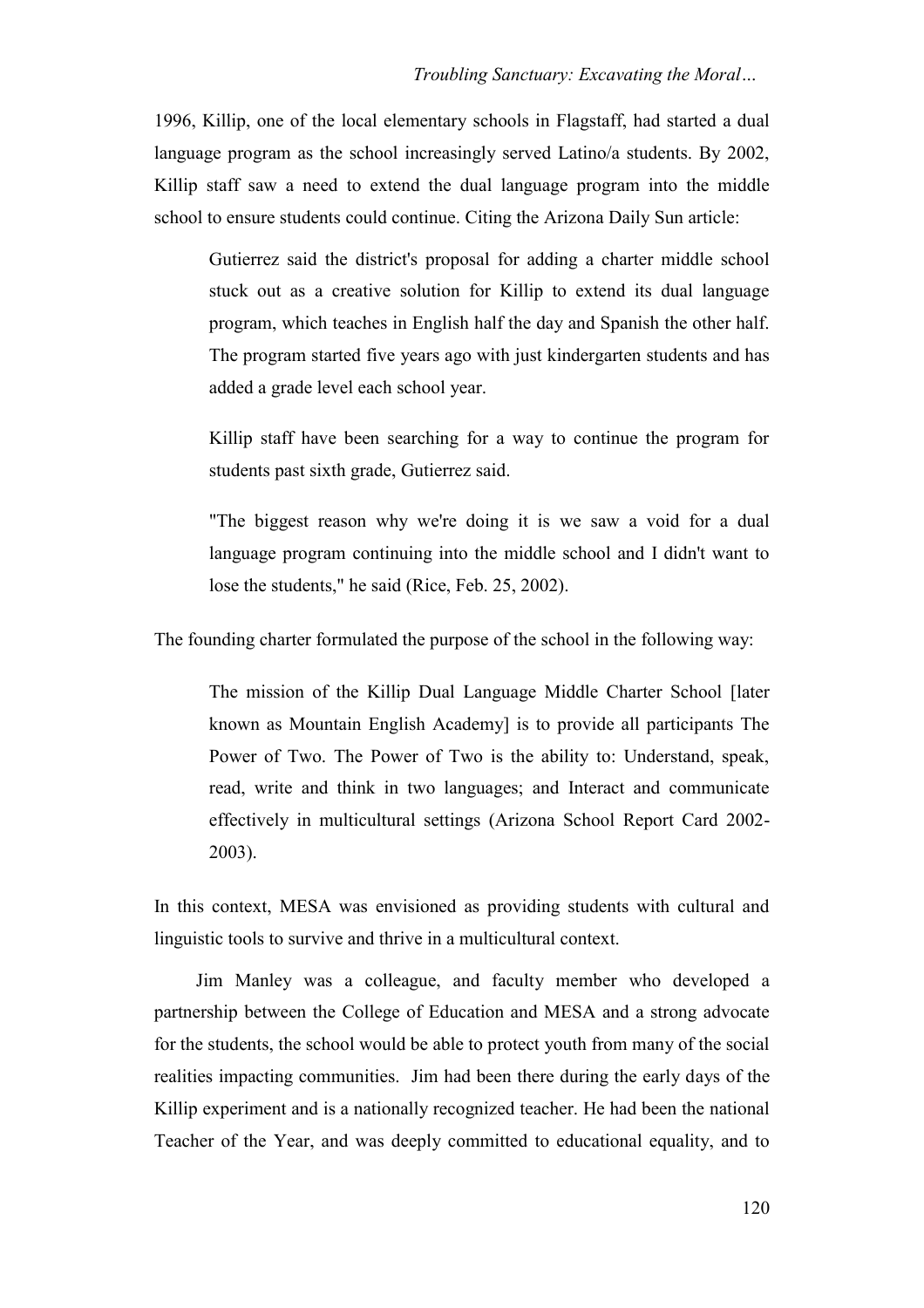democratic pedagogy during his storied career. He would express concern about the high teenage pregnancy rates and high dropout rates – while suggesting the public schools did not welcome or support Latino/a families; this was manifested in the close relationship between the criminalization of Latino youth and the lack of translation during school activities geared towards families. He was a fearless advocate for children, in our College and in the community. He was not afraid to speak truth to bureaucrats who shifted with neoliberal winds in our schools, and our college.

Jim had been active in trying to persuade the College of Education to house MESA Through these conversations, board minutes, and my own recollections, I recall NAU not wanting to house MESA because of the liability. It is like much more possible that the presence of these children, these "others" was undesirable to administrators more responsive to the growing state and national displeasure with undocumented immigrants and their children, and the new policy movements banning Spanish language bilingual instruction. He would argue…What if we could not as a College of Education show results and demonstrate our ability to succeed with minoritized youth? What if these kids could feel welcome in the hallways of a space that had excluded their parents and families in the last generation?

For me (even though I did not get involved until 2006), the school could also provide youth with more relevant curricular and extracurricular experiences and an education grounded in critical consciousness (Freire, 1970). Over this first summer, I organized an independent study with two of the teachers at the school to design a curricular framework. We envisioned a curriculum that would allow us to connect more directly to knowledge within the communities we were serving. Below I include some of the formulation of this framework to highlight how we envisioned responding to the context in which the school existed in the community:

As a community school, MESA aims to develop and/or restore balance but also to focus on the development of our community. Community is defined here as "a collection of people engaged in the common purpose of the betterment of the individual and society" (Romano and Glascock 2002,

121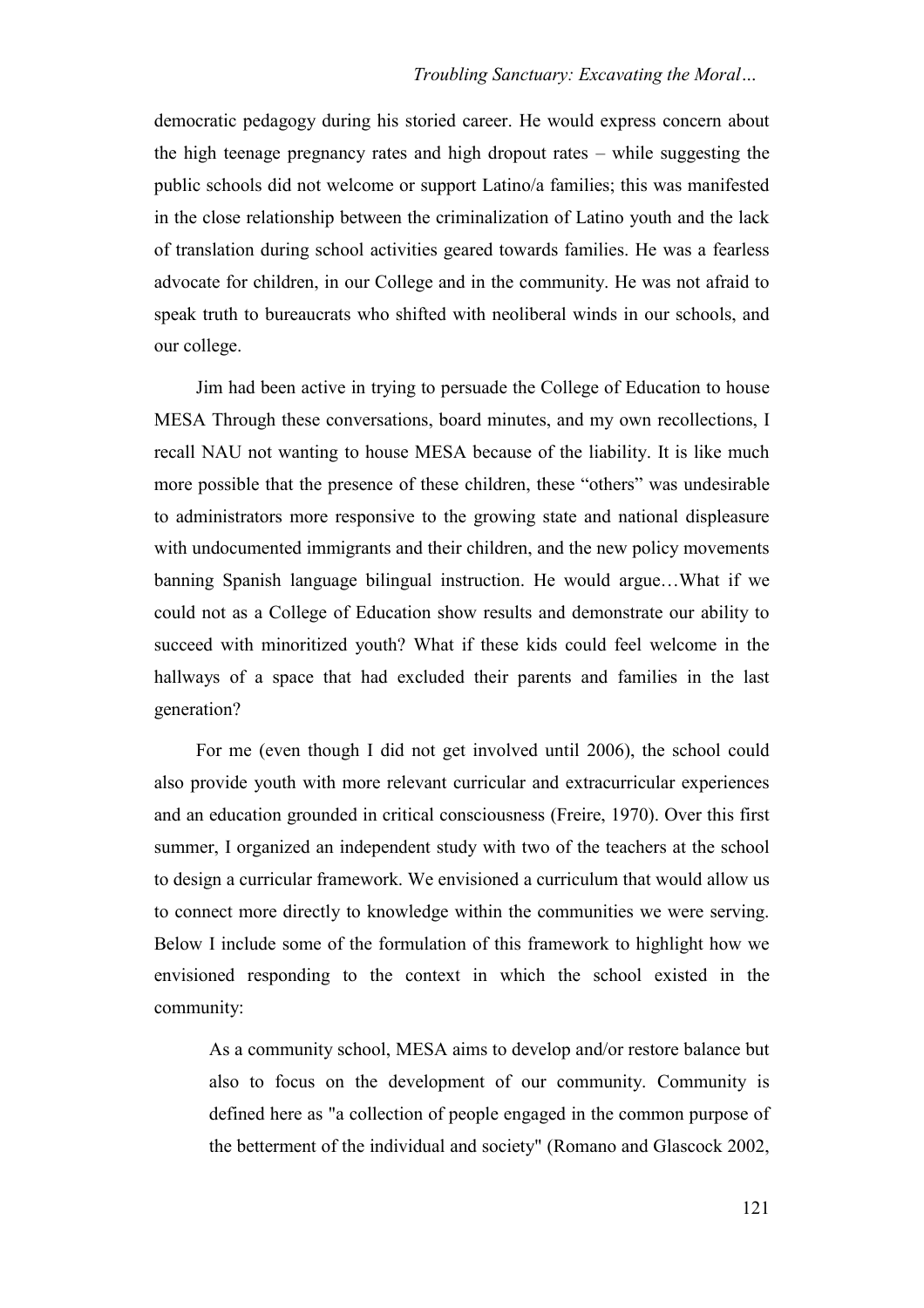p. 128). Balance requires the nurturing of individual talents and leadership abilities as well as making positive institutional changes (e.g. high quality education for our students, the creation of safe spaces in the community, and the promotion of services that respond to the needs of community members)…..Education is the practice of social justice. Social justice requires raising significant social and personal issues as well as developing solutions to create positive social change. The curriculum should be rigorous and relevant to our students' lives and should contribute to the nurturing of caring and connectedness in our students and communities. Our work seeks to address real problems, provide real possibilities, and engage real audiences in meaningful dialogue. Young people can and should be provided the means to take responsibility for their learning and for contributing to the discussion about the good life – a life of dignity, of meaningful choice, and of civic engagement.

Education is the naming of imbalances and the imagining of possibilities. We must be able to both "read the word and the world." Literacy moves beyond the critical analysis of texts to allow students to create new ideas through a "language of possibility" and to imagine new ways of being in the world. Our students must be able to understand the conditions that limit their opportunities and those that allow them to flourish. The arts, as a powerful form of literacy, provide a language to name these conditions, to envision other possibilities, and to create shared experiences and new forms of knowledge.

Arizona has the largest Native American population in the nation. And Northern Arizona has our largest Native Nation, the Dine' (Navajo) Nation. At MESA, the indigenous youth asked to form a Native American Club having felt somewhat isolated at the school and wanted to seek out ways to make their experiences more visible and to create spaces for solidarity. With my now life partner, we often tried to connect this work to supporting teacher candidates with students at the charter school. For an internal grant, we wrote:

As an extension of an existing research project on youth leadership, this study focuses on Native pre-service teachers mentoring the development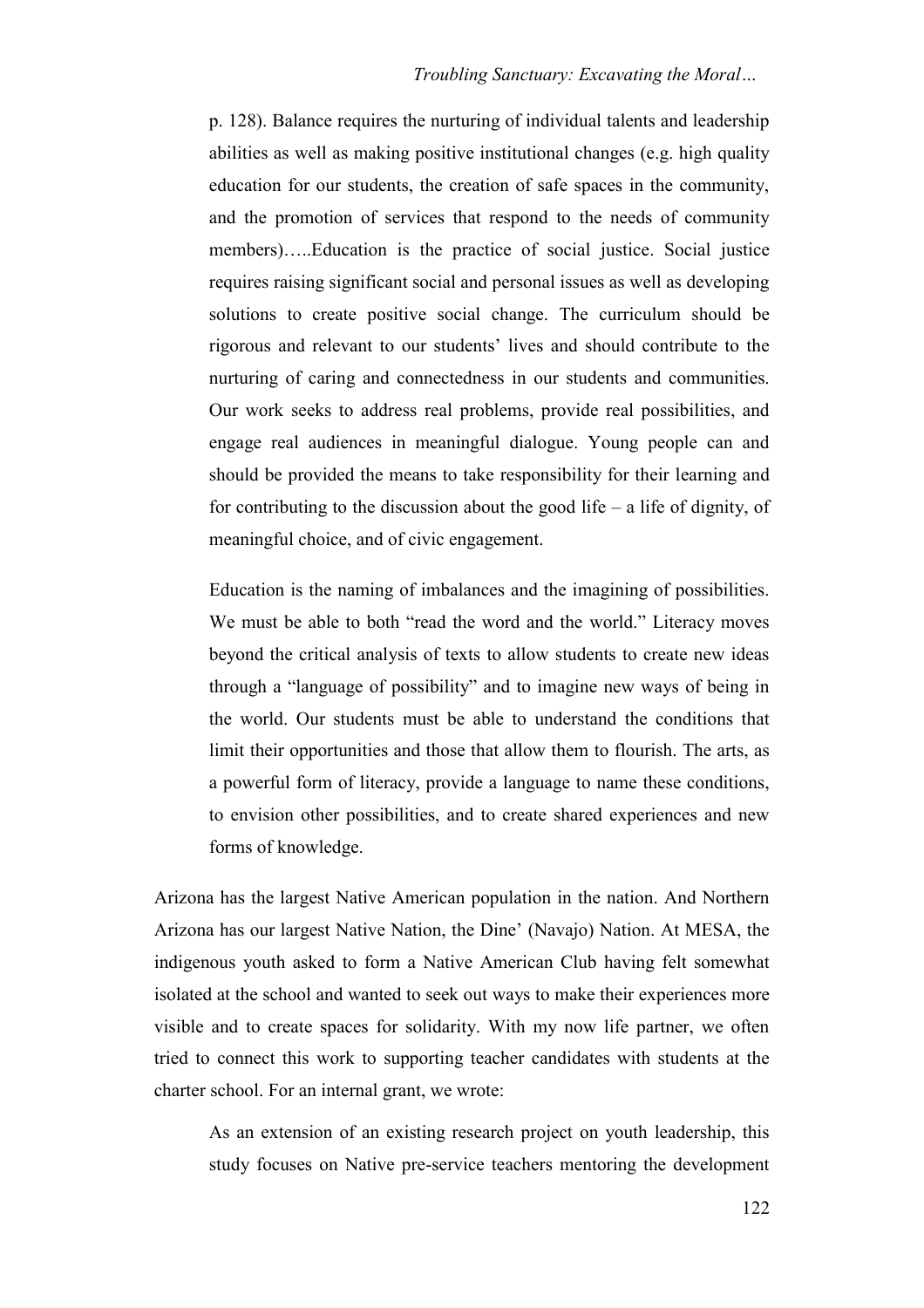of Native youth leaders. The purpose of the study is twofold: 1) document ways in which Native pre-service teachers in a Bilingual-Multicultural Education course (BME 437) course draw upon their own cultural frameworks and Indigenous epistemologies or "ways of knowing," (Deloria & Wildcat, 2001; Lomawaima & McCarty, 2006; Manuelito, 2005; Smith, 2005) to pass on knowledge to Native students in the Mountain English Spanish Academy (MESA) in the Friday NAU MESA partnership; and 2) how the MESA Friday partnership informs the creation of a Native American Club at MESA open to all students and families in the Sunnyside community. The integration of Indigenous epistemologies, mentoring relationships to promote Native youth leadership, and the Friday partnership raise the following research questions:

How do Native pre-service teachers use Indigenous epistemologies to inform their teaching practices?

How does the Friday partnership inform the creation of the NativeAmerican Club at MESA?

How do mentoring relationships based on Indigenous cultural frameworks promote?

Native youth leadership for MESA students? (Dean's Research Grant, Spring 2008).

With the creation of this club and a partnership with a Hopi college student, we were able to seek opportunities for students to showcase pow wow dances as well as attend the Gathering of Nations in Albuquerque, New Mexico.

After we were evicted and moved to a new location, we were able to envision a broader range of programs as we were less constrained by the bureaucratic obstacles often present in the local school district. Beginning with the creation of the Sunnyside Neighborhood Artists & Poets (SNAP) in 2007, I envisioned youth addressing social justice through a variety of literary, digital, and artistic representations. In an e-mail exchange with Jim, we wrote the following: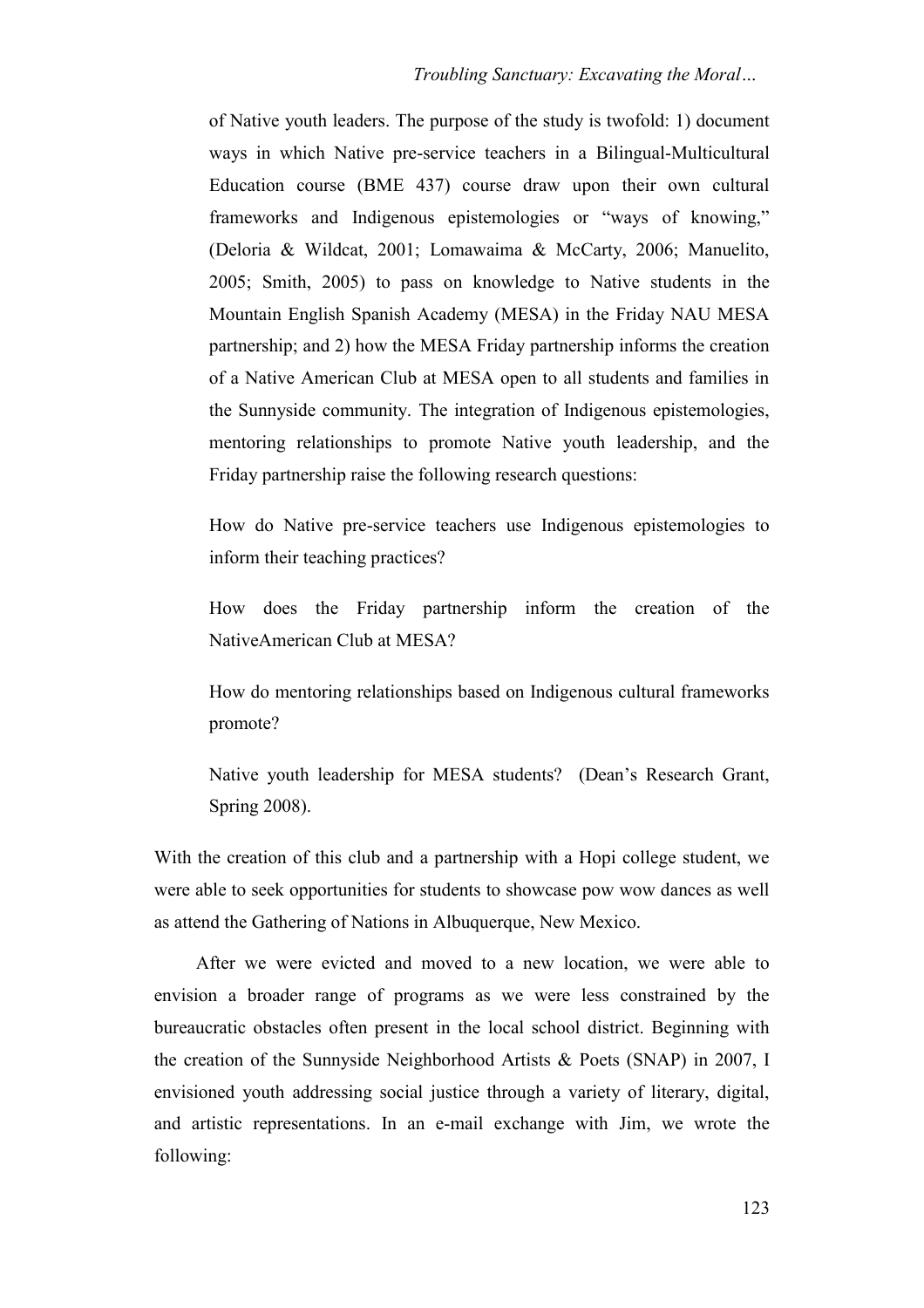I am concerned with Ma [a female student]. I heard [teacher] yelling at her in the hallwaythat she will not graduate and go to high school. It was ugly.... I cried.

Please do support this young lady in whatever way you can. Inside she is

hurt and sees no future in getting an education.

>===== Original Message From Gerald Wood

Jim,

I would like to get more MESA students involved in working with SNAP. Mi (a male student) is going to be involved with technology. I would also like to involve Ma (a female student), who seems interested in photography -- get her to think about other possibilities beyond motherhood.

And there might be other students.

In this iteration, we were able to partner with an art teacher from a charter high school focusing on the arts, who brought her students to MESA Faced with realities of very distinct demographics and challenging expectations, we eventually moved away from this model that emphasized service without meaningful attention to issues of power and privilege. By 2007, the impact of immigration enforcement had provoked discussion among youth and families; youth, university students, community members, and I created Student Involvement Day (SID), Today and Tomorrow's Youth Leaders (TTYL), and finally Building Leadership And Staying Together (BLAST) for a broader focus on political education and youth organizing that has continued even after the closure of the school. In looking back through years of notes, e-mails, and plans, it became clear I was reading and thinking about the Mississippi Freedom Schools from 1964 and the ways could open spaces for explicit forms of political discourse and actions.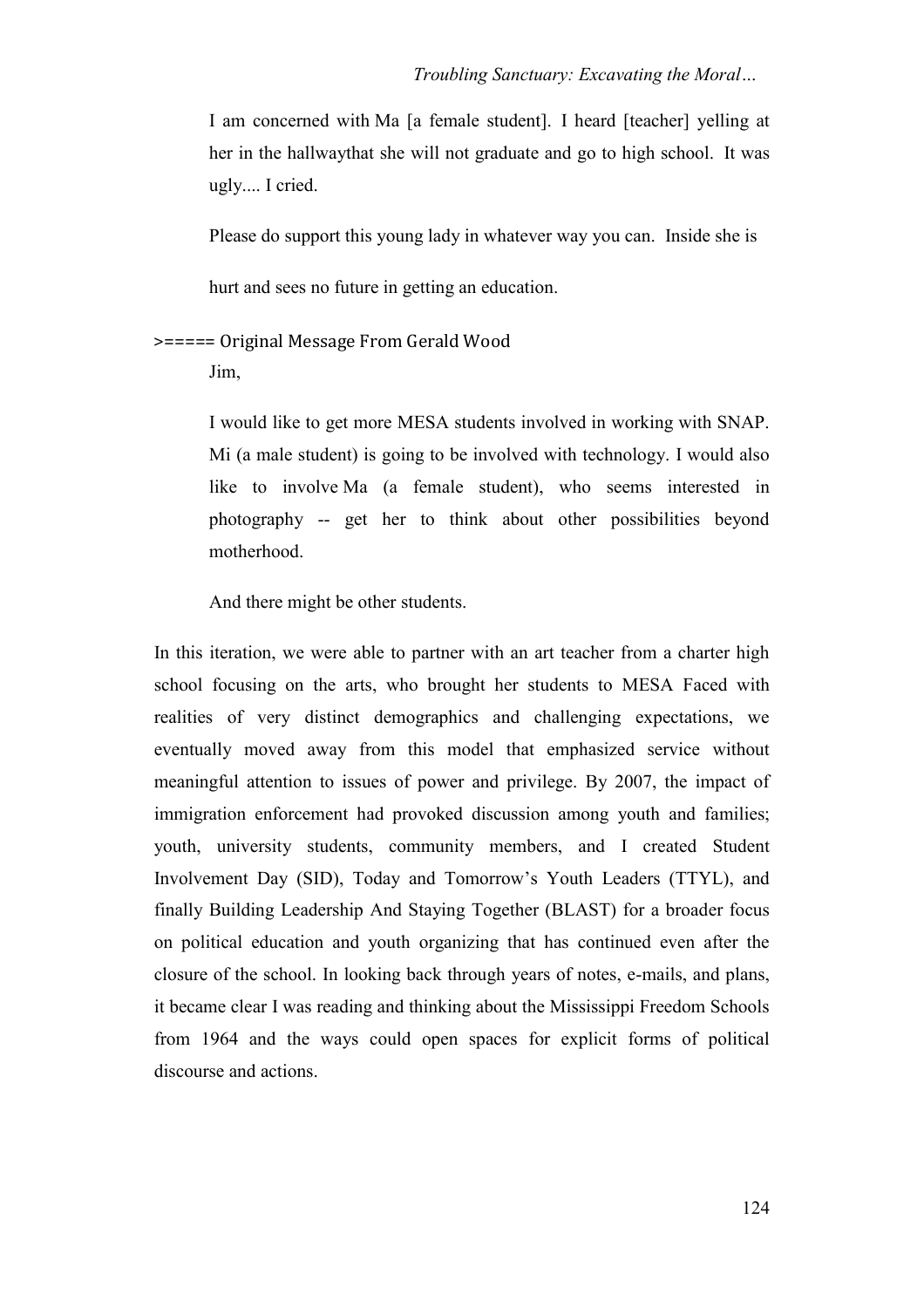For Student Involvement Day (SID), I was hoping to imagine how teacher candidates could be part of building spaces outside of the regular constraints of schools. In describing Student Involvement Day, I wrote:

SID is a monthly project where NAU students create the opportunity for children and youth to get involved in non-traditional forms of education. NAU students could test out ideas and bring in their expertise/ passion in ways that are often not acknowledged by schools. Through the day, children from different schools, backgrounds, and ages come together to experience a shared sense of community for a day. This is a communitybased, multi-aged setting where we can model that reflect the way families and communities are organized.

With a powerful team of university students who brought in a range of experiences, passions, and interests, we created a space where MESA students and their families could be a part of the educational process. Youth (middle and elementary school students) would arrive to the school on Saturday morning for a line-up of different events around a range of themes and activities (e.g. poetry, welding, laying down beats and telling stories through hip hop). In the afternoon, parents and guardians were invited to participate in a closing ceremony where young people shared their work – often skits, poetry, or other types of work. After this, only the middle school students and the university students and faculty would participate in evening conversations, movies, and spending the night at the school; these conversations and activities were at invigorating and exhausting, profound and vulnerable as teacher candidates etched out the very margins of what the limits could be – whether talking about friendship or sexual abuse, relationships or loss, identity and culture. These conversations stretched to me to my core as I saw these young teacher candidates expanding the boundaries of what was possible but also wondering how they might fit in to the constraints of public school.

Explaining SID to undergraduate teacher candidates who could consider this option as part of their work in EDF 301W: School and Society, a course required for elementary, early childhood and special education majors, I formulated the following idea: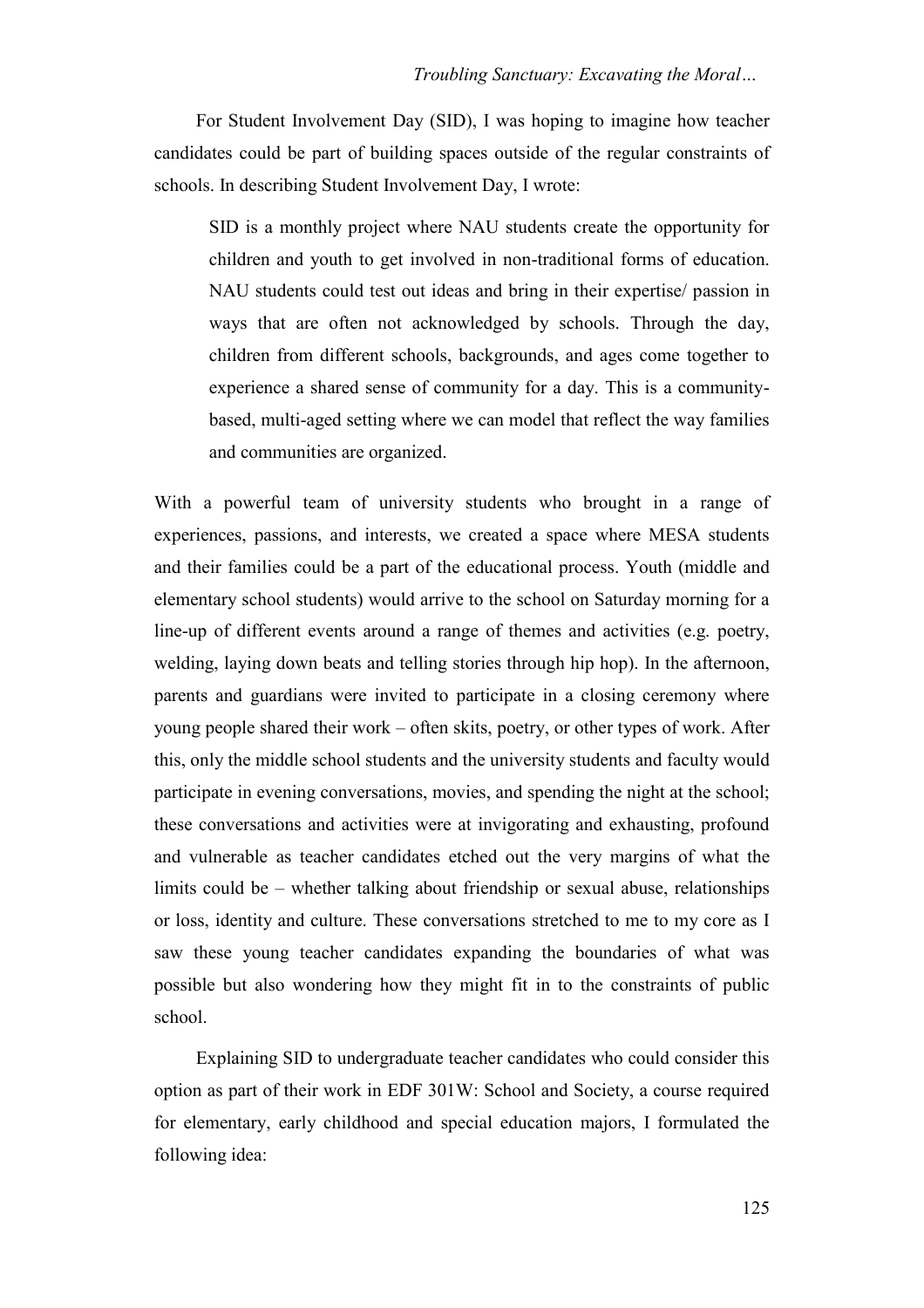In most schools, students have few opportunities to raise questions, tointerrogate the realities of their lives and communities, and to find ways to challenge the often-sanitized curriculum of schools. While schools may focus on genocide in Darfur or hunger in other parts of the world, seldom do schools work to help students understand about hunger and homelessness in our own communities. For example, the only history elective in FHS [one of the high schools] is Military History. Where do children learn about peace, about the history of struggle by everyday people, and about the social construction of childhood….Additionally, SIDs seeks to raise awareness about human rights, civil liberties, and constitutional rights to promote discussion and make connections between "the world as it is and the world as it should be."

This last quote came from Ed Chambers' (2005) *Roots for Radicals*. Amid this work with MESA, I had started to learn about community organizing through the Northern Arizona Interfaith Council (NAIC) and had attended an Industrial Areas Foundations (IAF) five-day training based on Saul Alinsky's work. One of the primary foci of NAIC was on immigration reform and developing leadership in the Sunnyside neighborhood. As our neighborhood experienced a wave of Immigration and Customs Enforcement (ICE) raids, we sought to respond to these conditions through SID. I remember the Saturday morning from one of the SID weekends where I brought in a copy of the local newspaper talking about these raids. One of our students broke into uncontrollable sobs as she narrated that her stepfather had been deported. How could we respond to this issue? While not sufficient but grounded in the work with NAIC, SID offered opportunities to develop "Know Your Rights" skits while students also had the opportunity to observe a protest organized in their community.

With the elimination of the dual language program because of Proposition 300 (English-only) and the state and federal push to increase test scores, MESA began to shift its focus. In 2007, the board began to focus on alternative education, specific academic challenges faced by students, and the need for a safe environment that moved beyond academics.

MESA offers an alternative education grounded in research-based best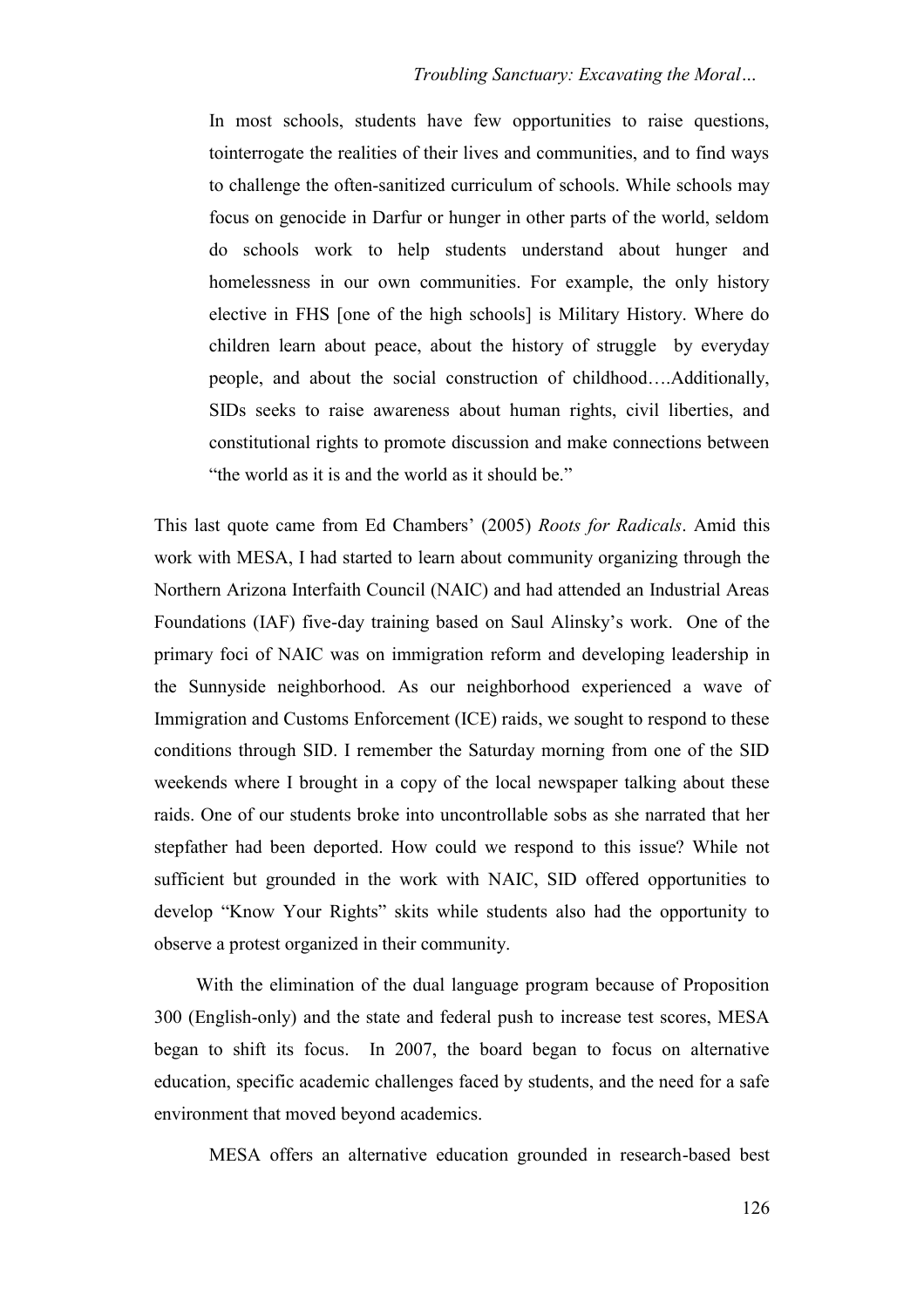practices to serve a culturally diverse population confronting academic challenges. The school respects the individual needs of children, fosters a caring and safe environment; and emphasizes the social, emotional, physical, and intellectual development of each child (Program of Instruction Amendment, May 2007).

At the same time, the executive director was charged in this same year to begin identifying options for the future of the school. These options included closing the school, merging MESA into the local school district, having a new board take responsibility for the direction of the school, or keeping the school open as is.

In this process of indeterminacy, Agamben (2005) points to the possibility for the state of exception to materialize. Declaring a state of emergency makes possible the erosion or elimination of any claims to citizenship or meaningful participation. Central to Agamben's discussion of this state of exception is the role of the sovereign. In this process of declaring a state of exception, the sovereign does not act within the law but rather blurs the line between law and fact (Downey, 2009, p. 111). What are the ways in which young people in this school exist and are given opportunities to lay claim to their futures? Reduced to the whims of those in charge, the state of exception "produces the figure of homo sacer and the condition of 'bare life' to which we are all ultimately susceptible" (Downey, 2009, p. 112). I will return to this discussion further down.

With relationships at an all-time low between FUSD/ Killip and MESA (from my perspective) and these constraints of deciding how to move forward, the future for MESA seemed grim. The Flagstaff Unified School District (FUSD) had just undergone an audit raising concerns about the relationship between FUSD and MESA; FUSD had provided funding for some of the administrative positions and low rental fees (\$4000/ year) for the wing we occupied (3 classrooms and an office). In addition, the elementary school highlighted the need for additional classroom space to eliminate some trailers. All this was leading to showdown.

## **The Eviction**

Citing an Arizona Daily Sun article:

The charter board was created several years ago with the input of a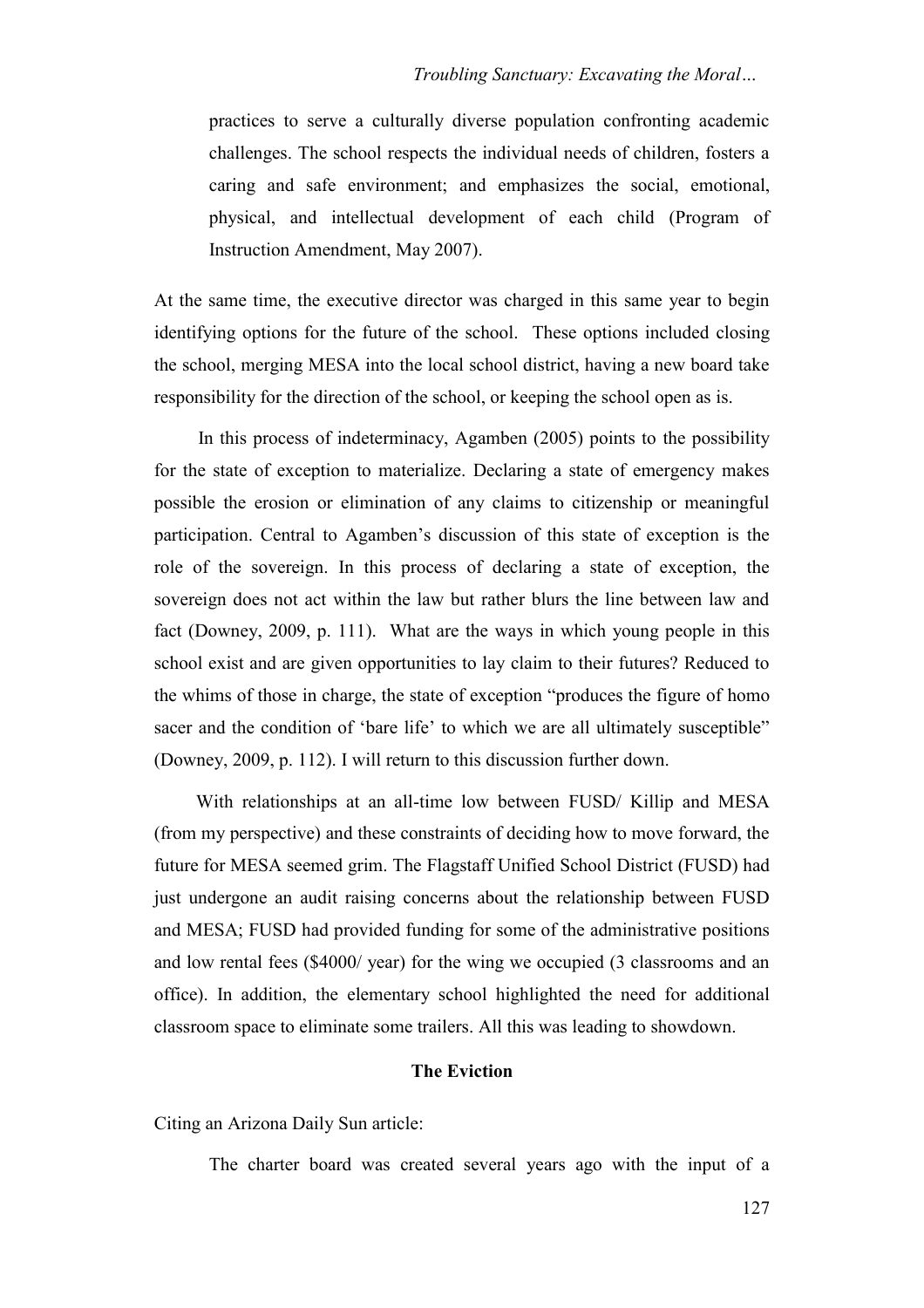previous FUSD Governing Board. The school district has board members that serve on both the FUSD and charter boards, and has the authority to appoint charter board members, but does not have a hand in the charter board's operations.

As such, the Flagstaff Unified School District Charter School Board, Inc., is autonomous. The charter board is governed by the Arizona State Board for Charter Schools and FUSD cannot change the charter board's bylaws; the school district stresses that the two bodies are separate and distinct organizations (Davis, 2008).

With some potential conflicts of interest, the FUSD board voted to close MESA This decision had to be rescinded because it was not quite clear if the FUSD Board could make this decision. Agamben (2005) would suggest we had entered the "state of exception". He states, "Thus, in the forms of both the state of exception and revolution, the *status necessitates* appears as an ambiguous and uncertain zone in which de facto proceedings, which are themselves extra- or antijuridical, pass over into law, and juridical norms blur with mere fact – that is, a threshold of where fact and law seem to become undecidable" (p. 19). Stating that the school district could no longer commit to the rental agreement for the space, the district offered to lease the existing space for \$50,000 a year; this amounted to about a third of the charter school's operating budget. Based on the recommendations of the audit and a declining enrollment in FUSD (FUSD had lost over 800 students to other charter schools mostly catering to more affluent, White families), the FUSD board met again and voted to evict MESA The board gave us a week to move out.

When we arrived at the school the next morning, all our classroom materials had been thrown out into the hallways. Guy, one of our board members, called the police, but this event highlighted the tension that had been building. It is hard to explain how teachers would throw out materials from classrooms. Following Agamben (1995), were we now the "homo sacer?" Had our school and our students been ostracized from the realm of the public school and public education more broadly? While the school had arguably been established as a sanctuary, Agamben traces the idea of the sacred man back to Roman times. In describing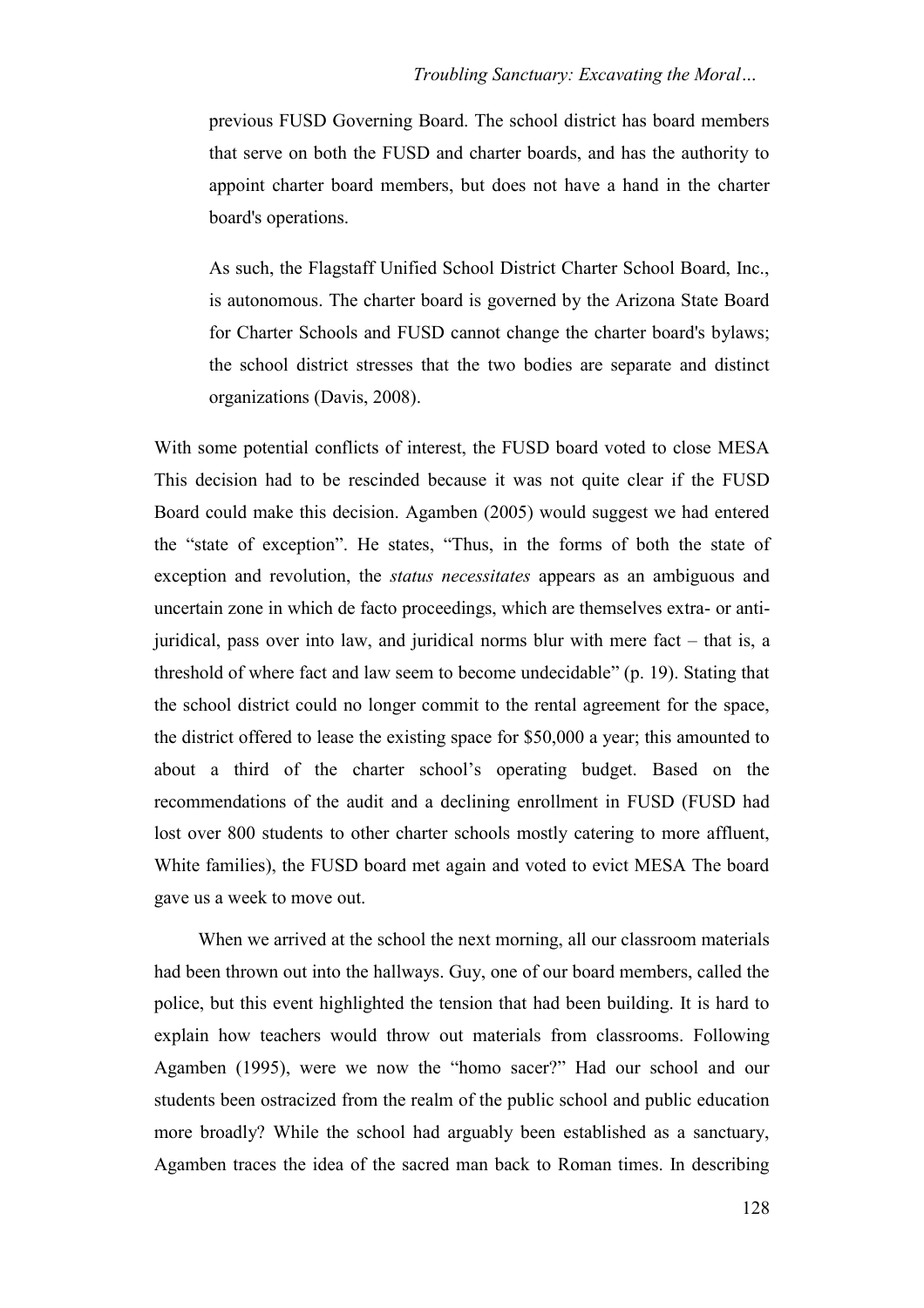## this, Downey (2009) explains:

There is, similarly, a degree of elision and apparent paradox to be had in the figure of homo sacer: in Roman antiquity, the revocation of a citizen's rights by sovereign decree produced the threshold figure of homo sacer, the sacred man who can be killed by anyone (he has no rights) but not sacrificed because the act of sacrifice is only representable within the legal context of the city – the very city from which homo sacer has been banished. He is an outlawed citizen, the exception to the law, and yet he is still subject to the penalty of death and therefore still included in the very act of exclusion, within the law. With the interstitial exception, he effectively blurs the lines between outlaw and citizen (p. 111).

As Agamben describes "homo sacer", this is "Life that cannot be sacrificed and yet may be killed is sacred life" (p. 83). These are the working-class, Students of Color who exist in the educational limbo. In describing the eviction and move, the local newspaper offered this information:

Everything looked to me and to many of us like FUSD was really working to create a situation where MESA couldn't have a transition of any kind," said Guy Senese, a Northern Arizona University education professor and member of the charter board. "And it was only through the last-ditch, heroic efforts of some staff and some parents that allow us to think that we might have a chance at this new (site) -- it's basically a little storefront. But FUSD sure did not make that any easier. In fact, almost made it impossible" (Davis, July 27, 2008).

#### **The Move**

With all our belongings in the hallways, Bertha, our administrative assistant, contracted a Bleeker box, which sat outside the elementary school. We had looked at several possible spaces having seen this eviction as an almost foregone conclusion but with a limited budget and only an administrative assistant, the future seemed impossible.

Our new location was a storefront in a strip mall, site of a former dance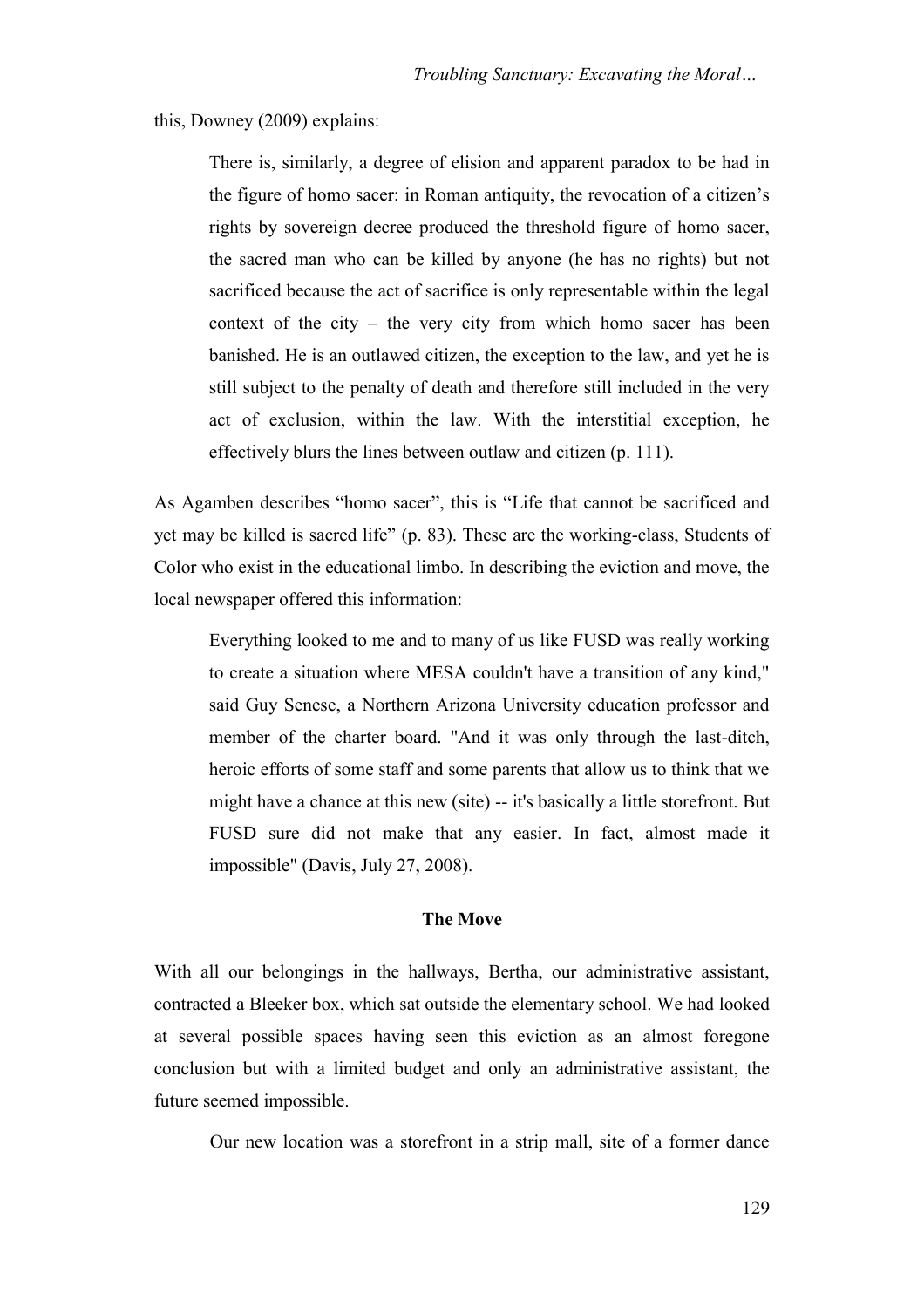## *Troubling Sanctuary: Excavating the Moral…*

studio and church. Recalling this site. I wondered is this what the sacred looks like? The entryway had a couch and a table in a small reception area that would lead into the large assembly room or would turn down a small hallway, which had the front office and a small classroom, which we used for meetings with an Individualized Education Plan (IEP) coordinator or the part-time counselor. Eventually, our school lunch would be provided by a vending machine, which sat in the entry way right outside the main classroom space. The space had a large room with a stage, and two additional small rooms, which became an administrative office and a small resource classroom. When we entered the classroom, one half of the large room contained two rows of computers; the other half had a couple white boards and a reading corner with some comfy couches by the emergency exit. With the help of several students and their families, we painted the walls and moved all our materials from the Bleeker box into the new location. Two brothers brought in their wealth of knowledge working with their dad to make the space inhabitable and race to get us set up to start school on time. With some requirements missing, we could not get the approval from the inspector and had to delay the opening of school by several days.

Within this one room schoolhouse, staff and families worked tirelessly to create a meaningful education. Setting up computers acquired through a technology grant, we set up PLATO, an online modular software program, to provide individualized instruction for students. With the hiring of a new principal in a not very contested selection process, our existing administrative assistant, and a committed teacher, we set out to return to the idyllic if somewhat romanticized notions of a one room schoolhouse. Our principal, with a wealth of business experience but limited understanding of education, described the process of developing "widgets."

With PLATO as an online platform for individualized learning, the dream of a democratic engagement ironically became the exact opposite of our Philosopher's Club. Using language of surveillance, monitoring, and individualism, reason became replaced by completion and metrics, but this became an attempt to make the space possible for a limited staff.

130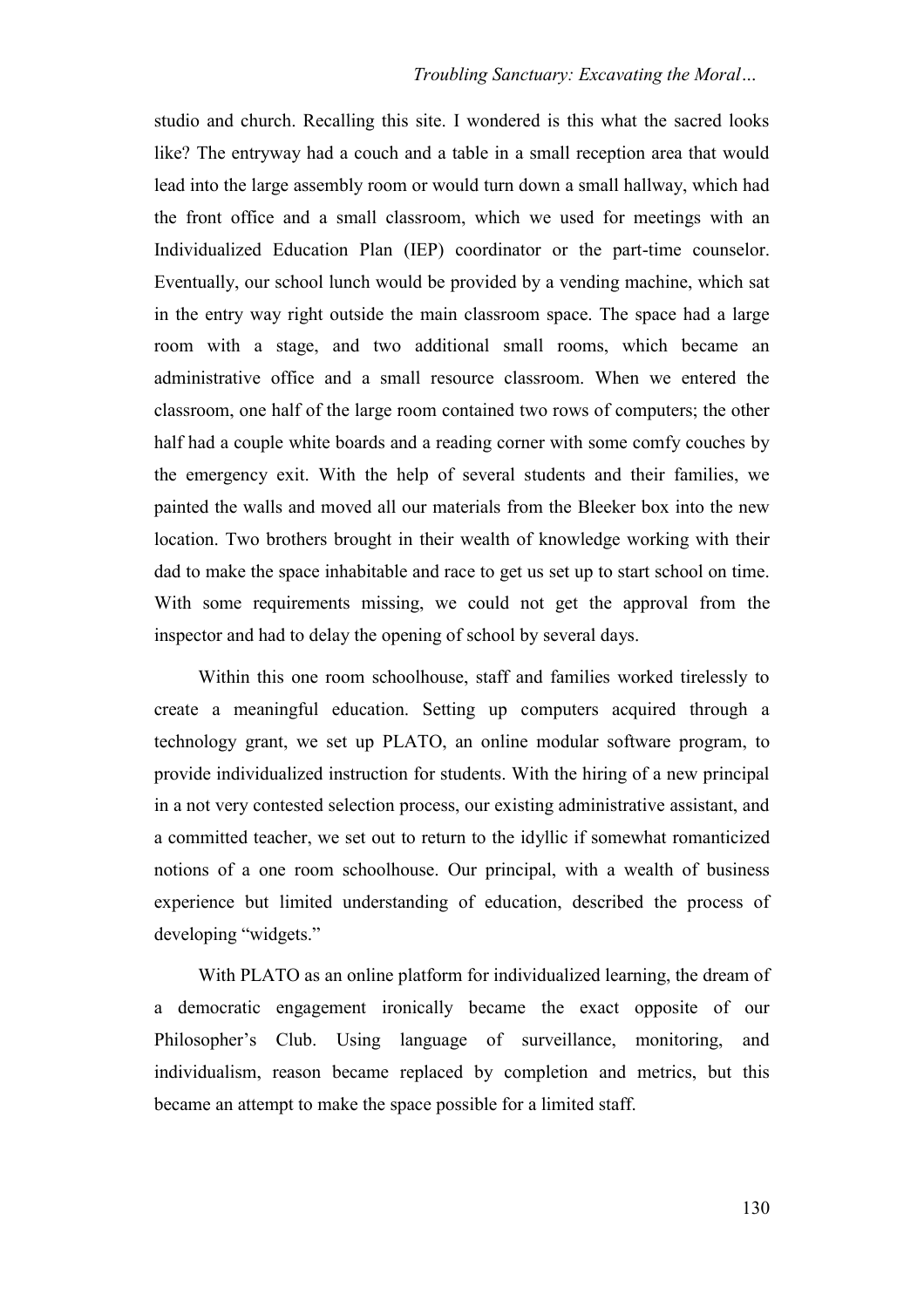## **Community Policing**

As we moved into our new location, we experienced the growing pains. Our new school was located right next to Domino's Pizza and every morning at 10 a.m., the smell of pizza would waft into our one room schoolhouse. Due to the changes in administration and the eviction, the school had not applied for a grant to have a school lunch program. With the smell of pizza and no lunch, the school grappled to how to feed young people. Students would often leave campus to go to one of the three gas stations nearby coming back with a bag of chips and a soda. To avoid having students leave campus (a couple students never made it back after lunch or came back way after the start of class), we started purchasing a range of snacks from Sam's Club – Ramen Noodle cups, frozen burritos, and a range of other not so nutritious meals to make available to students either for free or at cost. As the cost became difficult to handle, our administrative assistant pursued other avenues eventually leading to having catered lunches by one of the Mexican restaurants in the neighborhood.

Along with the absence of lunch, we also lacked physical education or spaces for recess. Our emergency door looked out in a back alley filled with dumpsters, dirt, and gravel. This reminded me of watching children play soccer in the dirt in Latin America. Through a mixture of creativity and partnering, we tried to develop a P.E. program bringing in P.E. teacher candidates and improvising with teacher-led soccer, kickball, and exercise. Through the generosity of one of the student organizations on the NAU campus, we received a stand-alone basketball hoop. I cringe as I remember the students dragging out the basketball hoop to set up outside in the alley behind the school and then dragging it back in to the class; this hoop occupied 1/16 of the classroom laying besides the computers as students navigated climbing on top of the hoop to squeeze into the chairs to work on computers. As students played outside, the soccer ball or whatever else they were playing would eventually end up on the roof. And occasionally, a police car would drive by saying they had seen a suspicious person running on the roof.

Several years later, the Flagstaff Police Department (FPD) developed a police substation in the Sunnyside neighborhood. These efforts had mixed results.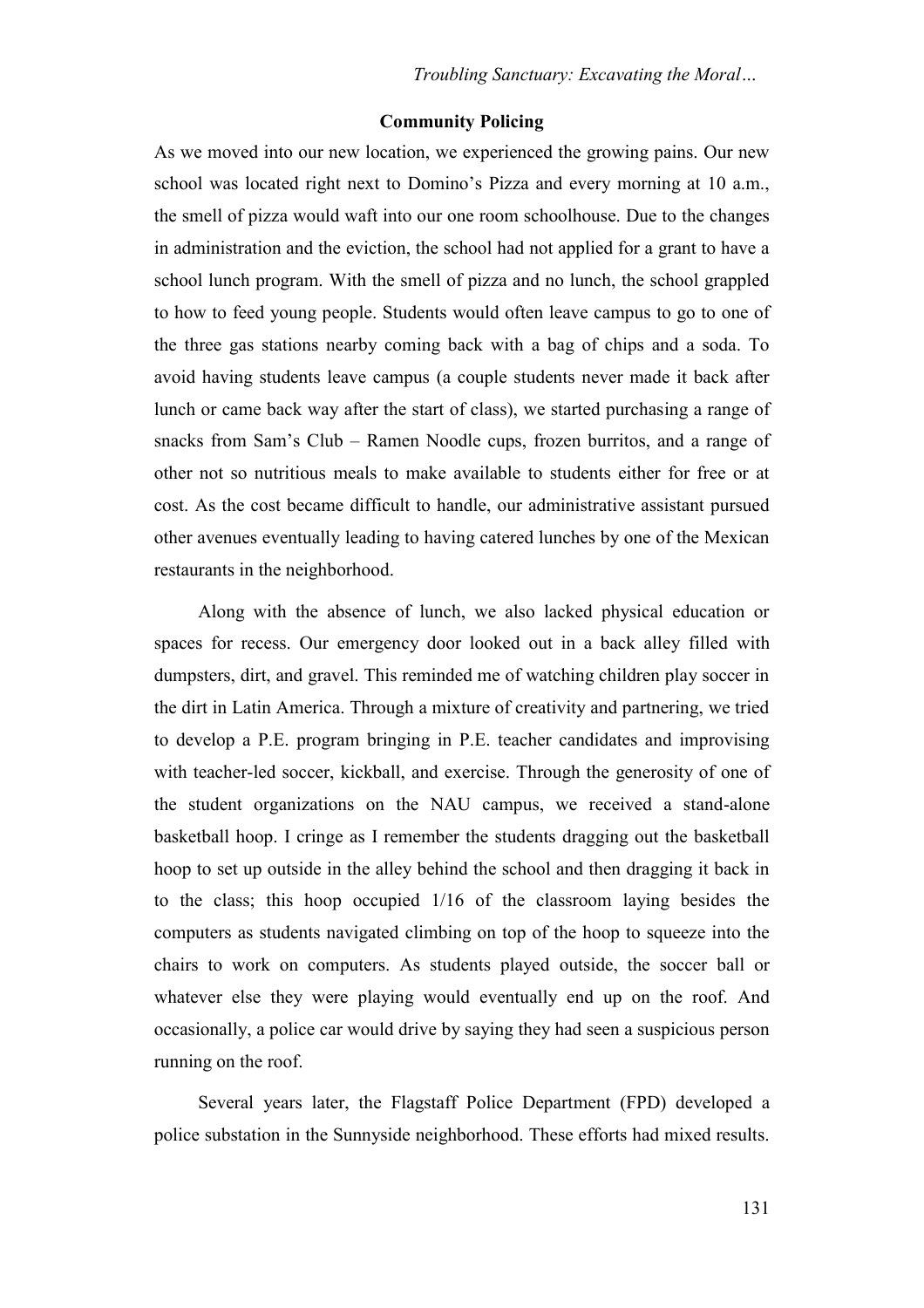The substation was in the strip mall on the main street around the corner from where MESA had been relocated. The business community expressed a great deal of support for the move since the presence of police led to less vandalism, graffiti, and disturbances related to intoxication. As one recent immigrant mother shared with me, "The community has never been safer, and I have never felt less safe."

## **The Public-Private Partnership**

Under the No Child Left Behind model, the school was faced with having to pick one of the four intervention models -turnaround, restart, closure, or transformation models (Kutash et al. 2010 pp. 4-5). Interestingly, we started to realize the "cosy" connections between the Arizona Department of Education, the Charter School Board, and the different consultants. In hindsight is not hard to see how our directions were flawed at best, and at worst perhaps planned to undermine our effort.

With the work of two NAU colleagues – one who served on the board and one who was acting principal as well as our administrative assistant and accounting firm, we planned the grant. We were told that we could ask for whatever we needed, particularly personnel for the first year. Through an arduous process, Guy and Laura Sujo-Montes tirelessly wrote and rewrote this grant to make sure it would conform to what was required often going back and forth with our assigned educational consultant. Requesting money for a competitive principal salary, teachers, a reading specialist, and counselors, we felt excited to envision what the school might look like with staff who were committed to the success of these young people. We submitted the grant and were told we needed to include \$50,000 for some software. Flabbergasted, we asked about the investment in personnel and were told that this was required.

With all this in mind, we developed a new vision statement.

Heritage Explorations Academy (HEA) will hold itself accountable to provide: "An academically well rounded educational experience with a focus on three supports for growth:-- Academic explorations of the fund of skills and human experience available in the Arts, Sciences, Language, History and Culture--Social supports for positive social and behavioral growth conducive to preparation for success in 21st century community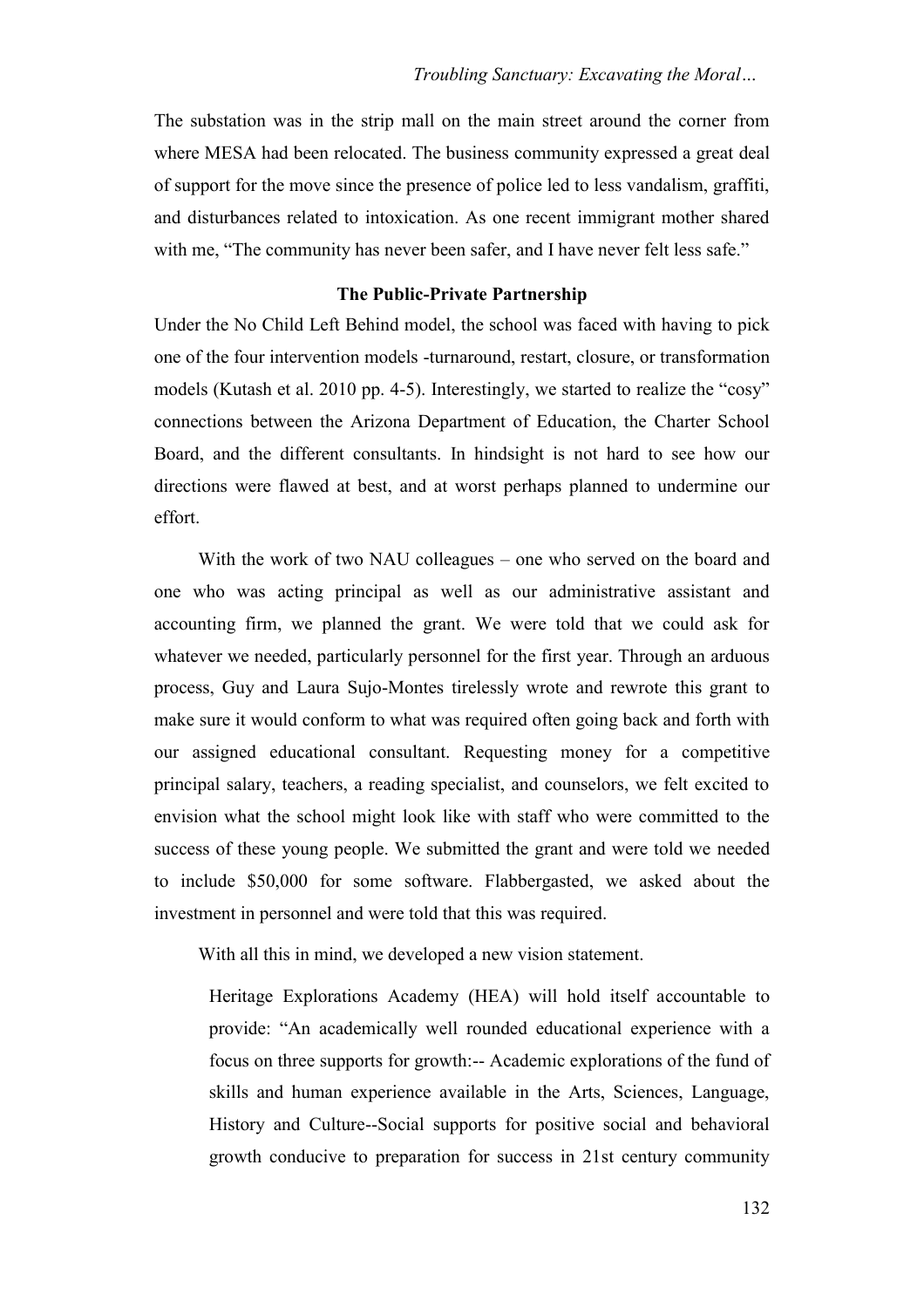life and commerce—Ethical and character development through careful apprenticeships--Mentoring with teachers, community leaders, and educators in our local and regional communities (School Improvement Grant, May 2011).

While board members continued using this language of possibility, the realities on theground were much different. Bertha, our administrative assistant, a Mexican American woman, was the only continuous presence on a day-to-day basis. Even with a principal, Mrs. Bertha effectively ran the school. Students went to her for every situation, and she became the determining force in the school. When asking students who oversaw the school, they would laugh and say Mrs. Bertha. In her very direct language, she would tell the young women, "Keep your legs closed" so they wouldn't get pregnant. Mrs. Bertha was also the major presence with the families who felt a level of comfort with her. Eventually, her husband would become teacher in the school and serve on the board.

## **School as Camp**

If this is true, if the essence of the camp consists in the materialization of the state of exception and in the subsequent creation of a space in which bare life and the juridical rule enter into a threshold of indistinction, then we must admit that we find ourselves virtually in the presence of a camp every time such a structure is created, independent of the kinds of crime that are committed there and whatever its denomination and specific topography (Agamben, 1995, p. 174).

Following Agamben (1997), we use the motif of "the camp as the nomos of the modern." For Agamben, the camp framed the status of the refugee or the detainee in a post-9/11 context represent the ability of the sovereign to exist outside the law while still claiming the existence of the law. For MESA, the external realities facing our communities– played an important role in how we were able to conceptualize (or not) the possibilities for sustaining these efforts.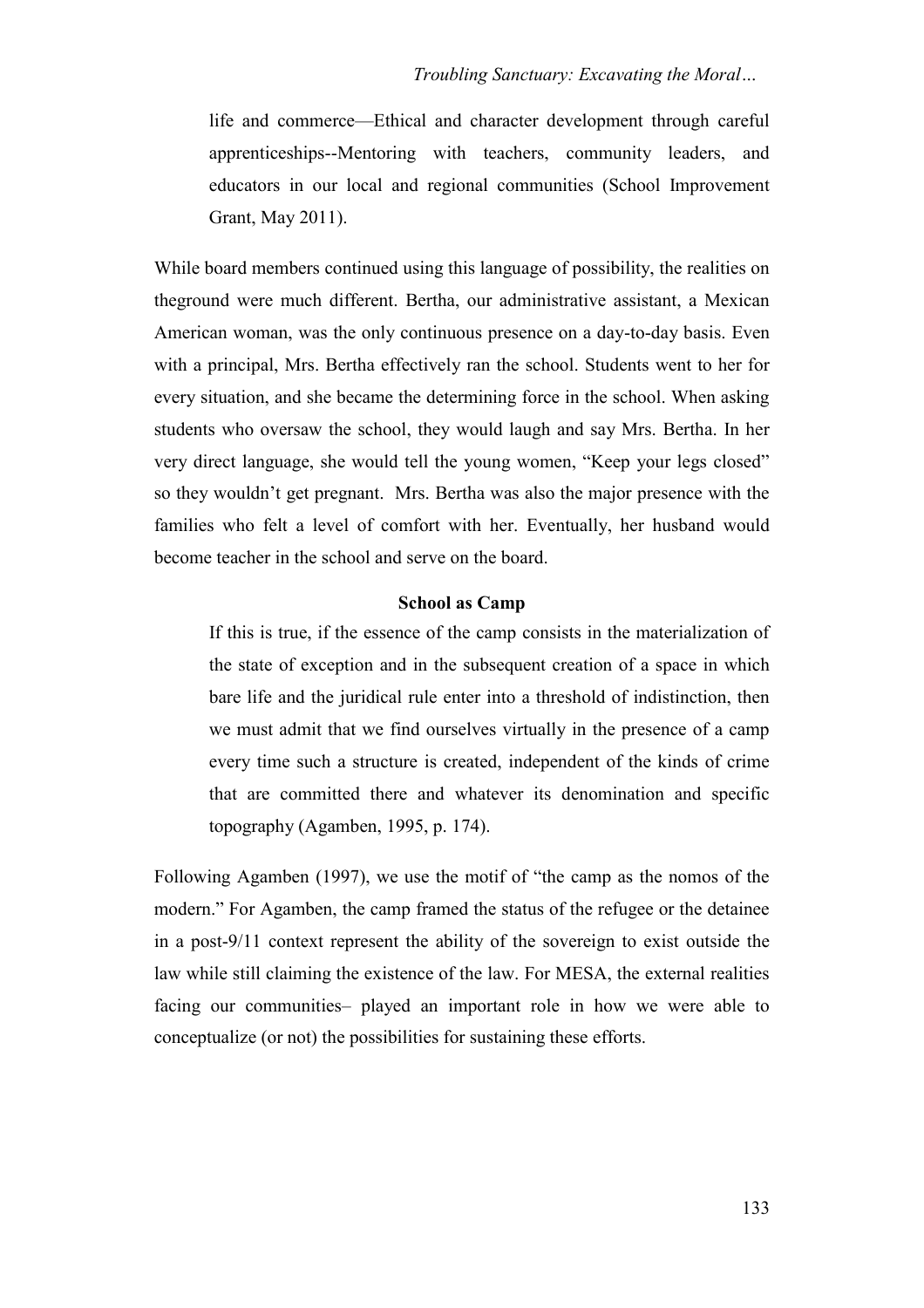## **Immigration**

With the greatest number of our students becoming undocumented, immigration policy played a significant role in the lived experiences of our youth and their families. As Cacho (2012) has pointed out, the criminalization of groups of people made it impossible for people to be law-abiding. With regular raids in the neighborhood and the passage of SB 1070 (commonly known as Show Me Your Papers Law), undocumented folks broke the law just by driving to work or going to the doctor. The fear in the schools in the neighborhood were palpable, and countless conversations revolved around making sure young folks got home safely. We gave rides to students and made sure we understood what it meant for schools to be sanctuaries.

A total of 16 people were rounded up in Flagstaff, according to jail logs. The state-wide sting netted 80 people, of whom 14 were immigration fugitives. Agents returned to Flagstaff in late December to arrest three more fugitives missed in the original operation (Hendricks, Feb. 3, 2009).

ICE billed the exercise as targeted at criminal fugitives facing deportation.

Instead, the majority of those arrested were neither criminals nor under deportation orders. They happened to answer the door when ICE agents knocked and could not show proof of legal residency.

The December ICE raids were prime examples. State-wide, they resulted in 80 arrests, including 14 in Flagstaff. (It's important to note that Flagstaff police did not participate under a city policy that immigration is a federal matter.) But even though ICE initially assured residents they were only going after those in violation of deportation orders, just 16 of the 80 met that criteria (Feb. 26, 2009).

## **School Dissolution**

With the rejection of the School Improvement Grant (SIG) by the state, no principal, and few avenues forward, we found ourselves contemplating the dissolution of the school. On a more personal level, I had seen one of our students lose her interest in school. She had come in with such fire and a clear set of meaningful educational experiences in elementary school, but I had started to see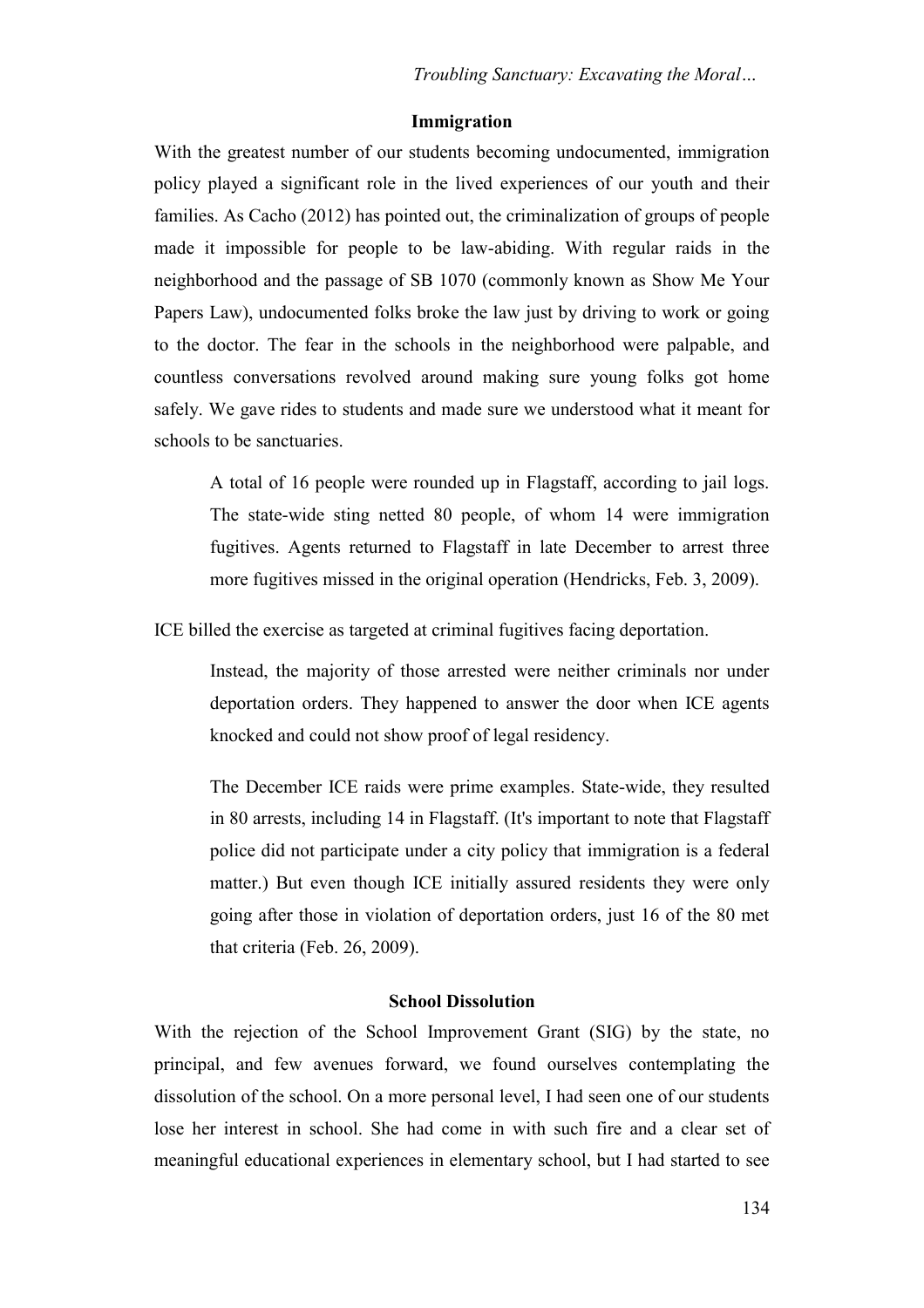her fizzle out. Even though she had family members in the school, these dynamics seemed to force her to conform to a sense of mediocrity.

June 18th Board meeting

We met with [the educational consultant] this morning. After tremendous work to get the grant done, it appears we were on State Charter Board targeting among with several other underperforming schools. We did not get the grant and have contemplated what we would do in this case.

I would like to call a board meeting for next Thursday to determine if we have any options available and to begin exploring school closure.

Some items I would suggest for the agenda since we cannot discuss these via e-mail include:

Options for keeping school open (if any)

Vote on future of the school

Procedures for school closure including:

Timeline for school closure

Meeting with students and families to provide closure

Transition plan for current students

Liquidation of all school property

Severance pay for employees

While we cannot discuss this all together over e-mail, I would welcome individual thoughts or specific items to add to the agenda.

I thank you all for your tremendous dedication over the years. I welcome any ideas to move forward, and I hope that whatever we decide we do this in the best interest of our students and families.

For this meeting, I suggested asking families in the school to determine the direction of the school. We invited all the families to come to the school to hear from the families. Our will to fight to keep the school open was waning, and we needed this energy from the families. With that in mind, we called the meeting. With ICE raids happening in the community, no families came.

We decided to wait another month before making the decision and explored other possibilities. We received an e-mail from someone outside of the state who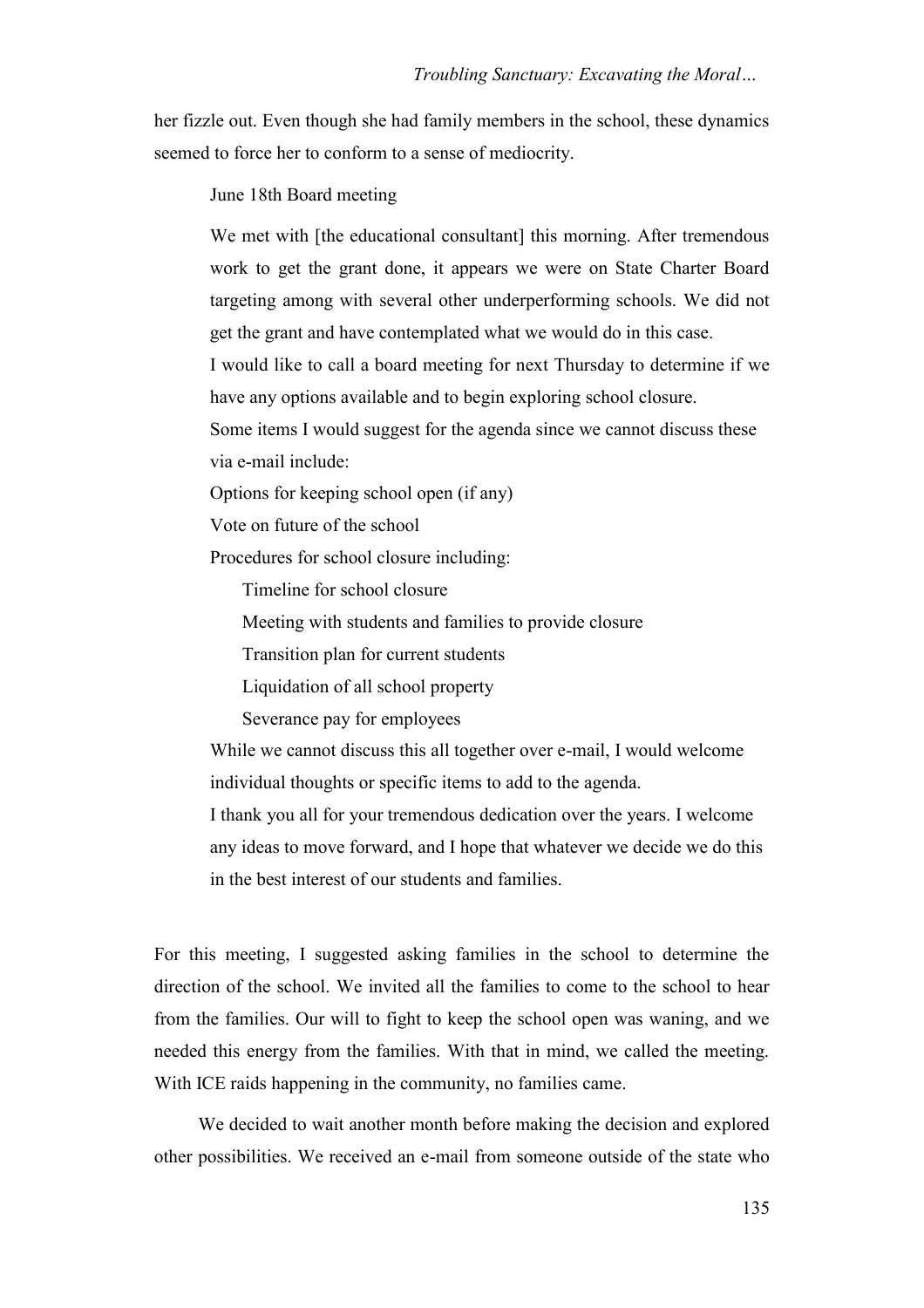was interested in applying to be the principal and figure out how to keep the school open. With these ideas on the table and the few employees' jobs on the line, we called another board meeting once again inviting families to come. With two students, one of the older sisters of one of our students, and one of the mothers, we started the conversation. For the older sister, she expressed how her sister had learned English and had found a safe haven to grow. For the mother, she expressed that the school was close to her house and very convenient. The two young women talked about the importance of the school and how they felt like family (which they actually were). With those few comments and not seeing a way forward with the person who had called to express interest to serve as principal, we took the final vote to close the school. In retrospect, while we had done organizing with students and their families around immigration and other issues, we had not organized students and their families to engage meaningfully with the educational project we had spent countless hours envisioning.

With that, we began the formal process of surrendering. With no energy left, we spent the next several months selling off/ donating the assets. After making copies of all the student records to give to families, I drove the student records down to the Charter School Board. The remaining boxes of records were split among board members – some housed under some tarps, some in Sedona, and some in the garage in my house.

Board meeting, July 21, 2010

Surrender Agreement – Sept. 13, 2010

6. The Charter Operator voluntarily tenders and surrenders its Charter Contract to its sponsor, the Board, with the intent to voluntarily terminate its Charter Contract effective June 30, 2010 for the purpose of further performance.

7. The Charter Operator shall notify the Board of the location of the student records of the School no later than September 10, 2010.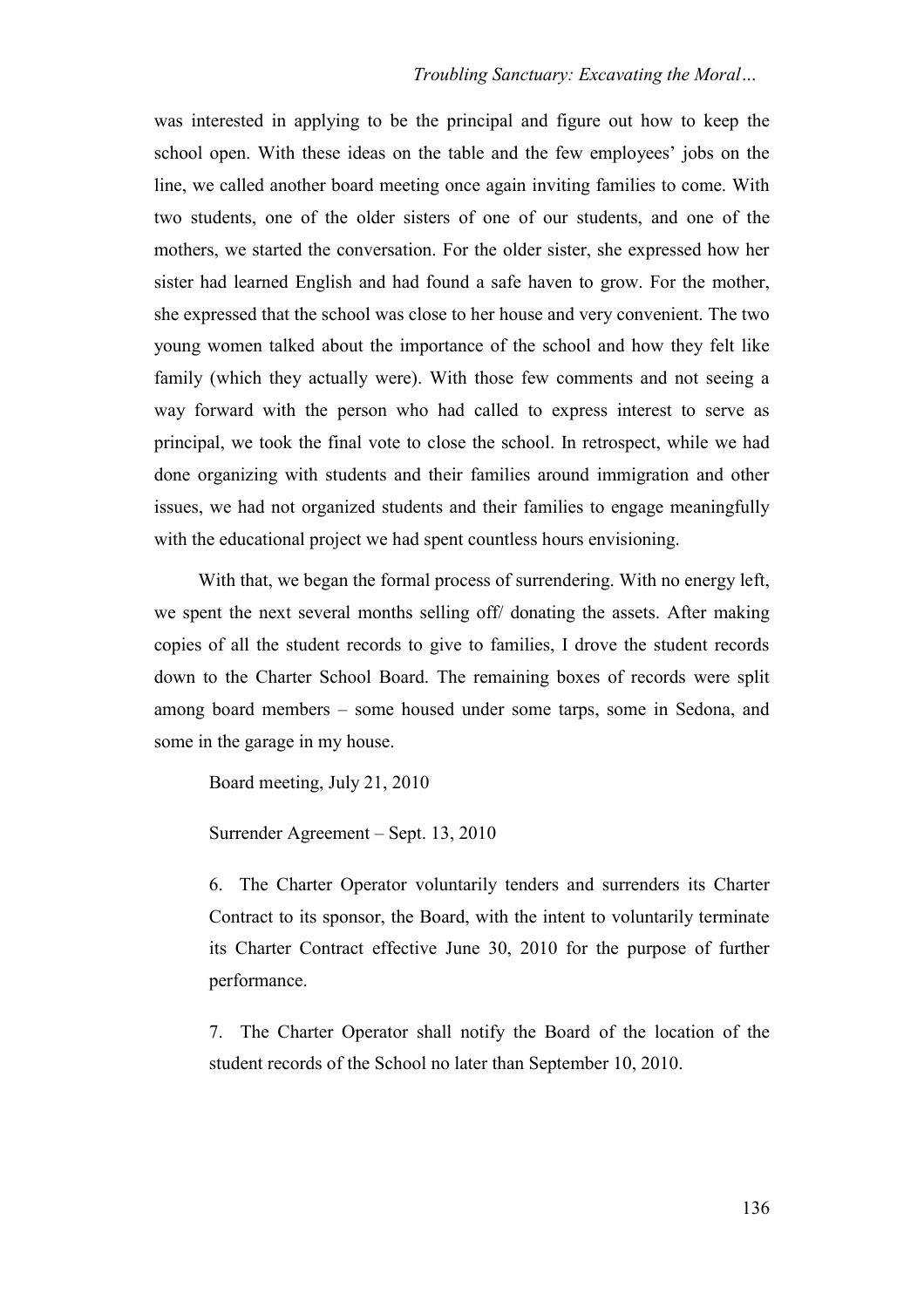#### **Finding schools for students**

Over the course of that summer, we remained committed to finding a school for each of the students. Several of the students went back into their local public schools (where possible). One student convinced his mom to sign him up for an online school; this just required signing a waiver. I wonder if he ever continued his education. Others sought out charter schools. A brother and sister ended up at a Back to Basics charter school close to their house. Soon after starting there, I received a call from the mother that her son was being bullied and asked me if I could go observe. In the case of another student, she expressed interest in a charter school focusing on arts and leadership in the community. The school required parents to attend one of two parent nights where they could pick up the application. With me being out of town and the student's father not available, I called one of my undergraduate students to see if she could take her to pick up the application. We sat with the student's father at small table in their kitchen and filled out the information while addressing questions of how the students would get to school and how to get access to breakfast and lunch since this was something the school did not provide. After we dropped off the application, the father received a call asking him to come in for an interview. The student never attended the school.

## **Conclusion**

After ten years, I returned to these experiences because I could not grapple with the reality of the school closing. In some ways, the closing of the school and the inability to provide students with a meaningful education was a profound sense of loss, of disappointment, of failure. But as I lived through this and looked back, it is probably more complicated. Some students have left being disillusioned by the politics of immigration and the hatred they experienced in the United States. Some students have been deported and, in some cases, come back. However, we had a chance to see some students who were undocumented go on to high school and persist against all odds. We had students who participated in protests opposing SB 1070 and then show their wealth of knowledge in their high school classes. One student who seemed disengaged in school was able to put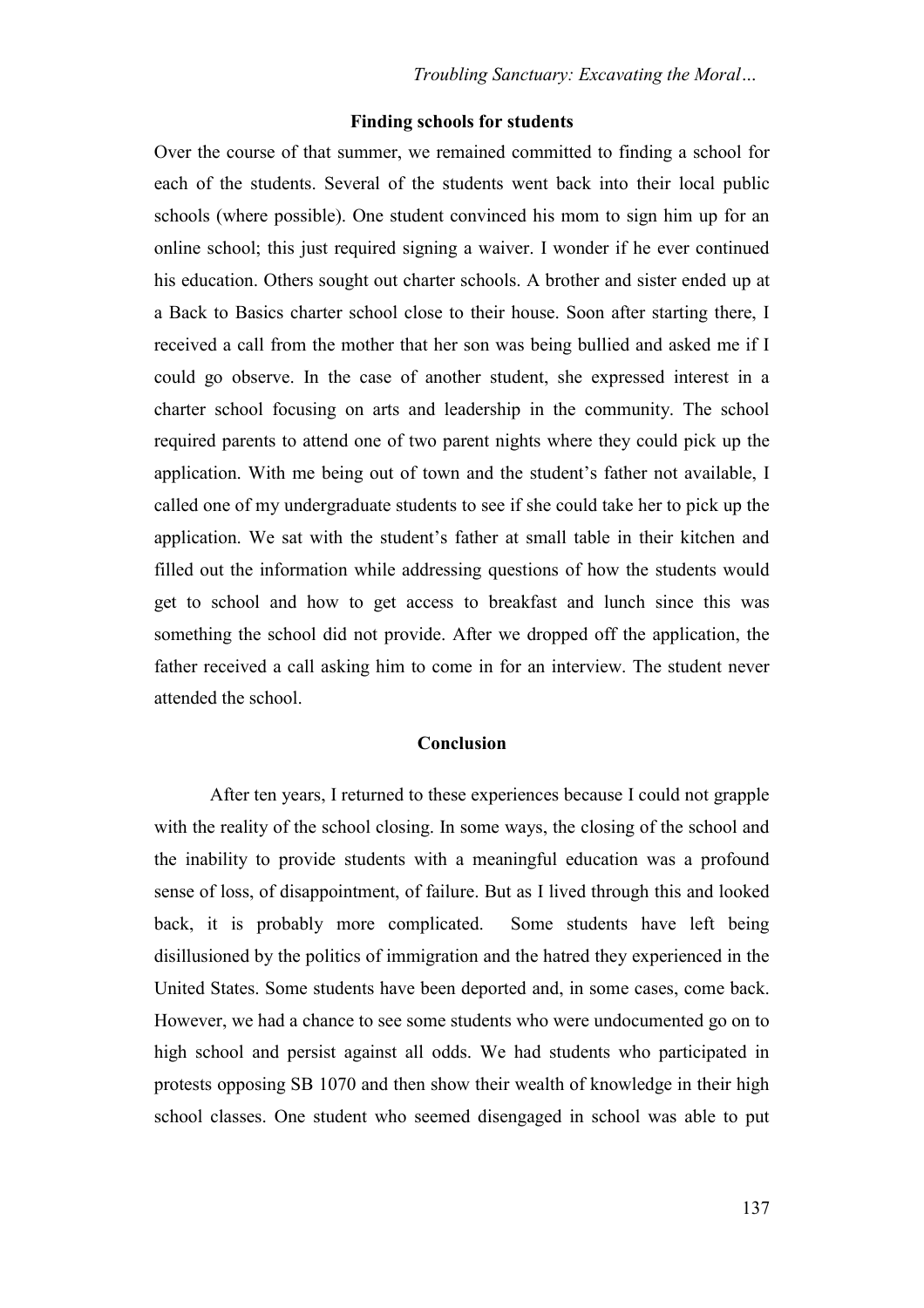together a presentation in a day breaking down immigration issues in Arizona after her teacher challenged her to get engaged.

As I run into different students, now much older, a few have gone on to college. Most have started families or have children even as they have encountered possibilities and challenges. The Deferred Action for Childhood Arrivals (DACA), an executive order signed by President Obama in 2012 granting ―DACAmented‖ students the opportunity to pursue school or work by deferring prosecution and issuing work permits provided some our students a glimmer of hope, but the outcome of this remains uncertain with the Trump administration. They participate in the economy sometimes finding their vocation and sometimes just trying to make ends meet. And in most cases, our former students are surviving and continuing their lives reproduced into similar socioeconomic conditions as their parents.

As Downey (2009) argues, "In Agamben's eyes, in fine, we are not only all potentially *homo sacer (homines sacri)* and the de facto bearers of 'bare life' but the exceptional figure augurs a 'coming community' that is based not on rights as such but the suspension of rights"  $(p. 110)$ . What does school look like for working-class Students of Color? Do charter schools serving working-class kids of color become the markers of the "homo sacer" (Agamaben, 1998)? Are these the young people that are set apart? Are these so-called sanctuary sites where young people are banished and contained? What happens when public schools expel or indefinitely suspend students?

I hope this piece gives some of the flavor of the intertwined activities that are a part of engaged scholarship, and that the story, the case documented here is helpful as a way to think about "research," about what we do as educators, whose interests we serve, and how a story like this one can be applied as a case, generalized to other situations, and other efforts to engage with both ideas and the real communities we serve, toward a deeper demand for democracy in education, worthy of the name.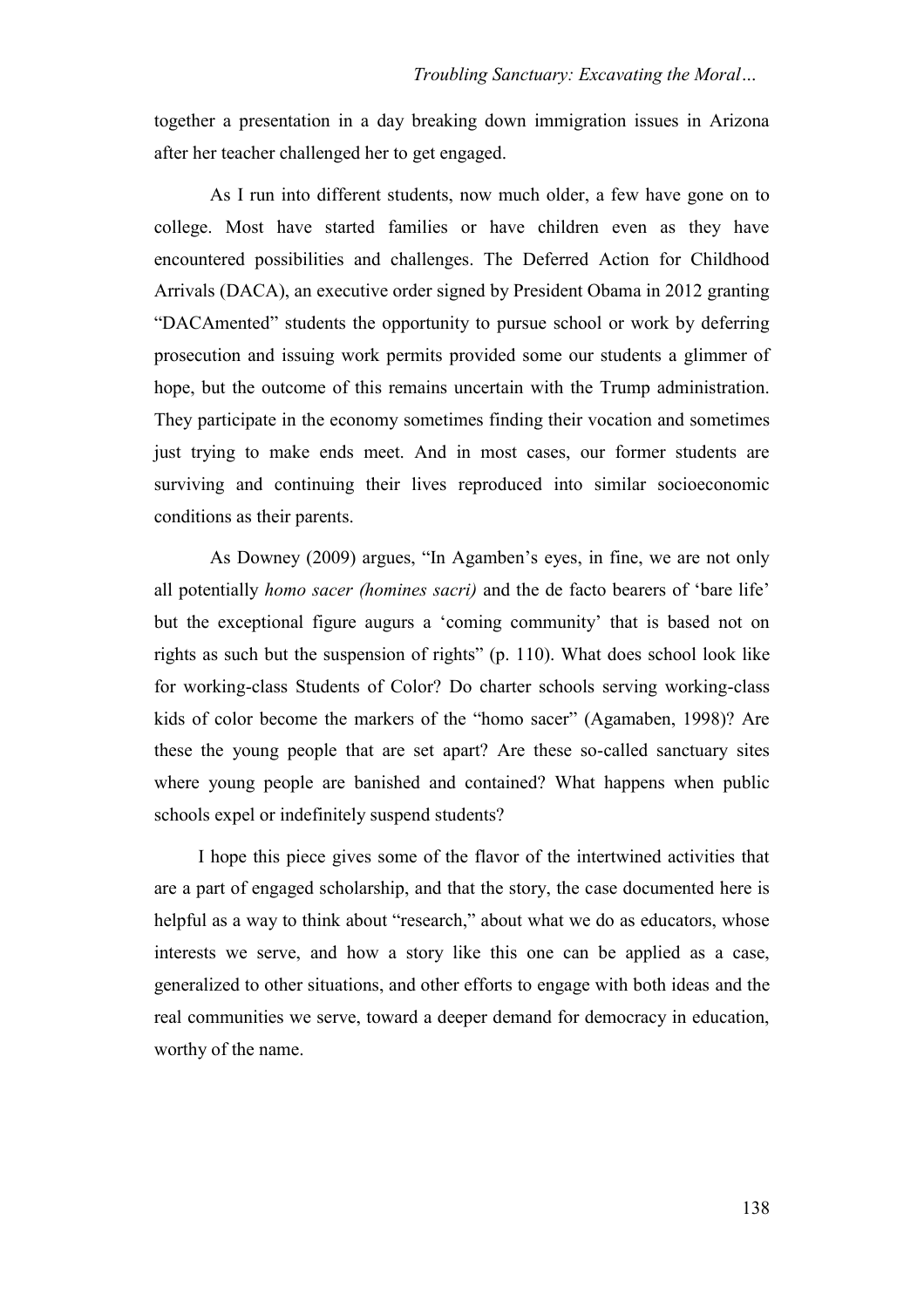#### **References**

- Agamben, G. (2005). State of exception. Trans. Kevin Attell. Chicago, IL:The University of Chicago Press.
- Agamben, G. (1998). *Homo Sacer: Sovereign power and bare life.* Trans. Daniel Heller-Roazen. Stanford, CA: Stanford University Press.
- Agamben, G. 1997). The camp as the *nomos* of the modern. H. de Vries & S. Weber(Eds),*Violence, identity, and self-determination*. Stanford, CA:Stanford University Press.
- Antrop-Gonzalez, R. (2011). *Schools as radical sanctuaries: Decolonizing urbaneducation through the eyes of youth of color and their teachers*. InformationAge Publishing.
- Bau, I. (1985). *This ground is holy: Church sanctuary and Central American refugees*. Mahwah, NJ: Paulist Press.
- BiblerCoutin, S. (1993). *The culture of protest: religious activism and the U.S. Sanctuary Movement.* Westview Press.
- Budde, R. (1996, Sept). The evolution of the charter concept. Phi Delta Kappan, 78(1).
- Budde, R. (1989, March). Education by charter. The Phi Delta Kappan 70(7), 518-520.
- Buras, K. (2010). *Pedagogy, policy, and the privatized city: Stories of dispossession and defiance from New Orleans*. New York, NY: Teachers College Press.
- Cacho, L. M. (2012). *Social death: Racialized rightlessness and the criminalization of the unprotected*. New York: New York University Press.
- Cookson, P. W. & Berger, K. (2004). *Expect miracles: Charter schools and the politics of hope and despair*. Boulder, CO: Westview Press.
- Crittenden, A. (1988). *Sanctuary: A story of American conscience and the law in collision*. New York, NY: Weidenfeld & Nicolson.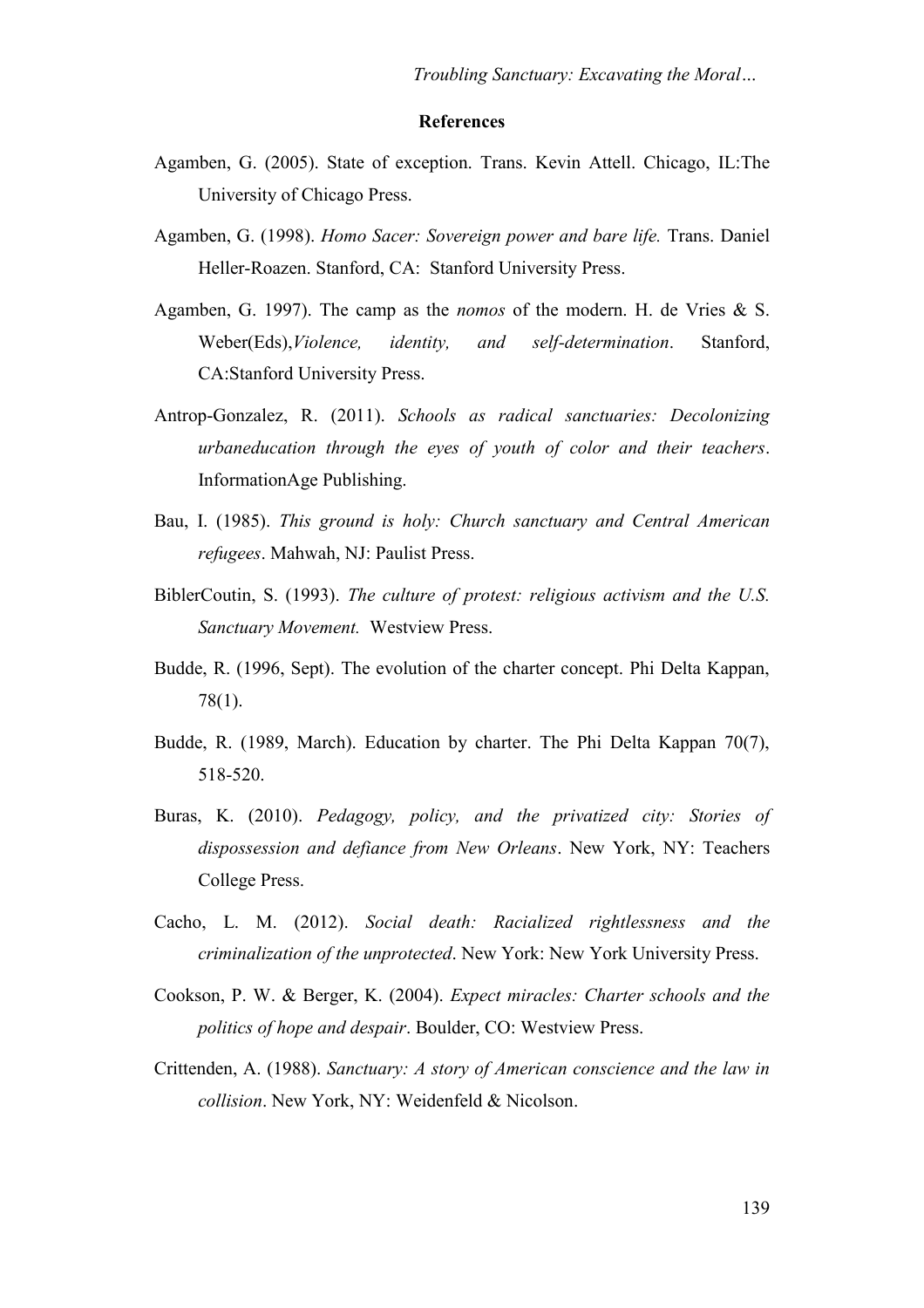- Czajka, A. (2013). The potential of sanctuary: Acts of sanctuary through the lens of camps. In R.K. Lippert & S. Rehaag (Eds), *Sanctuary practices in international perspectives: Migration, citizenship, and social movements* (pp. 43-56). New York, NY: Routledge.
- Davis, H. (2008, July 27). FUSD evicts charter school. Arizona Daily Sun. Retrieved from [http://www.azdailysun.com.](http://www.azdailysun.com/)
- DeWeese, C. (2007, July 25). Killip drops dual-language program. Arizona Daily Sun. Retrieved from [http://www.azdailysun.com.](http://www.azdailysun.com/)
- Downey, A. (2009, March). Zones of indistinction: Giorgio Agamben's 'bare life' and the politics of aesthetics. *Third Text (23),* 2, 109-125.
- Ek, R. (2006). Giorgio Agamben and the spatialities of the camp: An introduction.GeografiskaAnnaler, 88 B (4), 363-386.
- Farrier, D. (2011). *Postcolonial asylum: Seeking sanctuary before the law*. LiverpoolUniversity Press.
- Golden, R. & McConnell, M. (1986). *Sanctuary: The new underground railroad*. 2<sup>nd</sup> ed. Orbis Books.
- Hess, F. M. &Maranto, R. (2002). Letting a thousand flowers (and weeds) bloom: The charter story in Arizona. In S. Vergari (Ed.), *The charter school landscape* (pp. 54-73). Pittsburgh, PA: University of Pittsburgh Press.
- Karp, S. (2013, Fall). Charter schools and the future of public education. *RethinkingSchools,* 28(1). Retrieved from [http://www.rethinkingschools.org/a](http://www.rethinkingschools.org/)rchive/28\_01/28\_01\_karp.shtml.
- Kemmerer, L., Ed. (2012). Primate people: Saving nonhuman primates through education, advocacy, and sanctuary. University of Utah Press.
- Kilde, J. H. (2008). *Sacred power sacred space: An introduction to Christian architectureand worship*. New York, NY: Oxford University Press.
- Ladson-Billings, G. (2006). From the achievement gap to the education debt: Understanding achievement in U.S. schools. *Educational Researcher, 35*(7), pp. 3-12.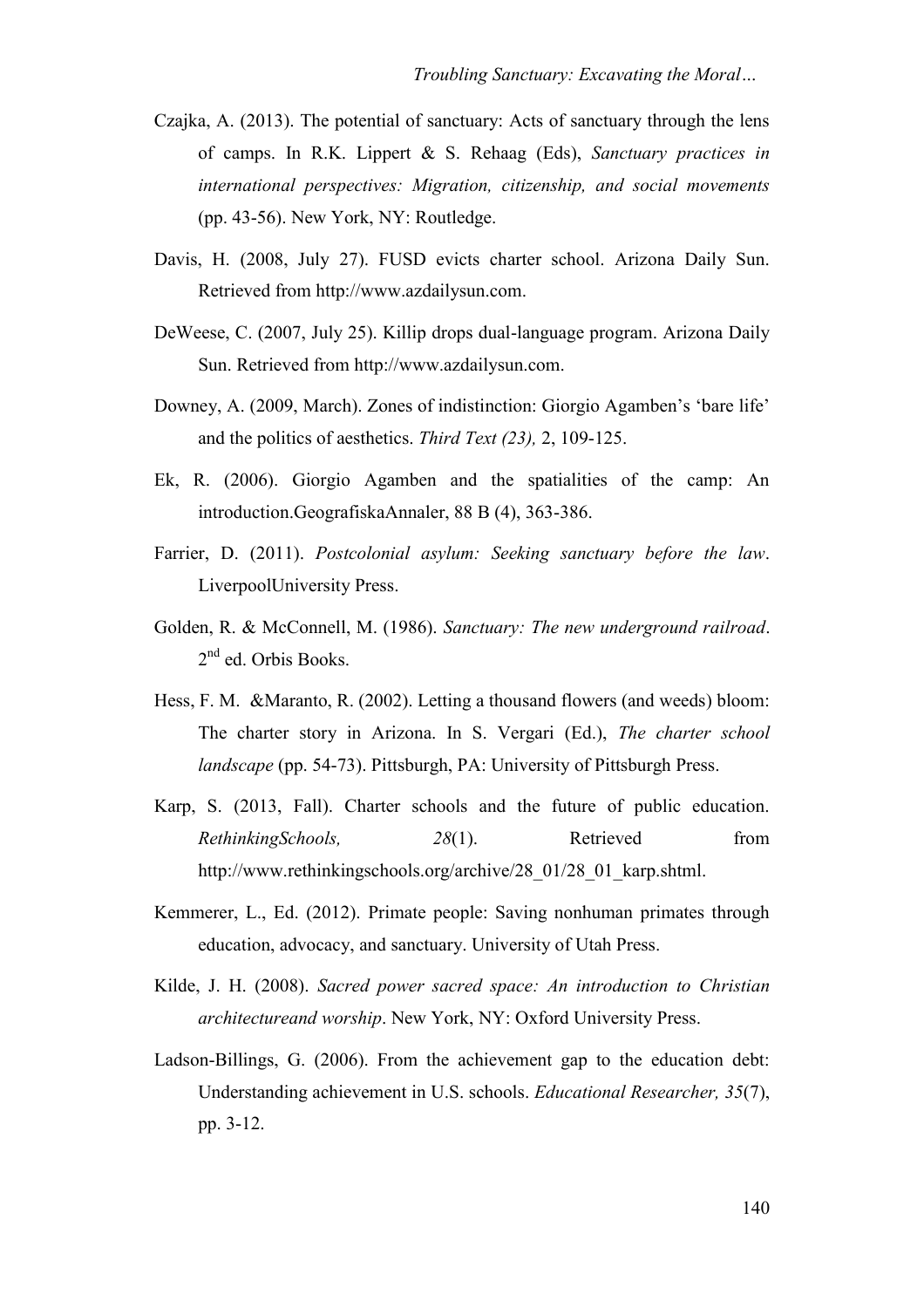- Lippert, R. K. &Rehaag, S. (2013). Introduction: Sanctuary across countries, institutions, and disciplines. In R.K. Lippert & S. Rehaag (Eds), *Sanctuary practices in international perspectives: Migration, citizenship, and social movements* (pp. 1-12). New York, NY: Routledge.
- Lipsitz, G. (2011). How racism takes place. Philadelphia, PA: Temple University Press.
- Lipsitz, G. (2007). The racialization of space and the spatialization of race: Theorizing thehidden architecture of landscape. *Landscape Journal, 26*(1), 10-23. Retrieved February 13, 2020, from [www.jstor.org/stable/43323751](http://www.jstor.org/stable/43323751)
- Manley, Jim. (2017). Exotic pedagogy and the critical authority of love.In F. Mizikacı, G. Senese, with Y. Tezgiden Cakcak, and S. Gorman.*A language of freedom and teacher's authority: Case comparisons from turkey and the united states.*(pp. 67080). NY: Lexington.
- McLaughlin, M. W., Irby, M. A., Langman, J. (2001). *Urban sanctuaries: Neighborhood organizations in the lives and futures of inner-city youth*. Jossey-Bass.
- Minca, C. (2006). Giorgio Agamben and the new biopolitical *nomos. GeografiskaAnnaler, 88* B (4), 363-386.
- Nathan, J. (1996). *Charter schools: Creating hope and opportunity for American education*. San Francisco, CA: Jossey-Bass.
- Perera, S. (2002). What is a camp…? *Borderlands 1*(1). Retrieved from http://www.borderlands.net.au/vol1no1\_2002/perera\_camp.html.
- Ravitch, D. (2010). *The death and life of the great American school system: How testing and choice are undermining education*. New York, NY: Basic Books.
- Read, J. (2009). A genealogy of homo-economicus: Neoliberalism and the production of subjectivity. *Foucault Studies, 6*, 25-36.
- Rice, D. (2002, February 25). Killip may get 1<sup>st</sup> FUSD charter. Arizona Daily Sun. Retrieved from [http://www.azdailysun.com.](http://www.azdailysun.com/)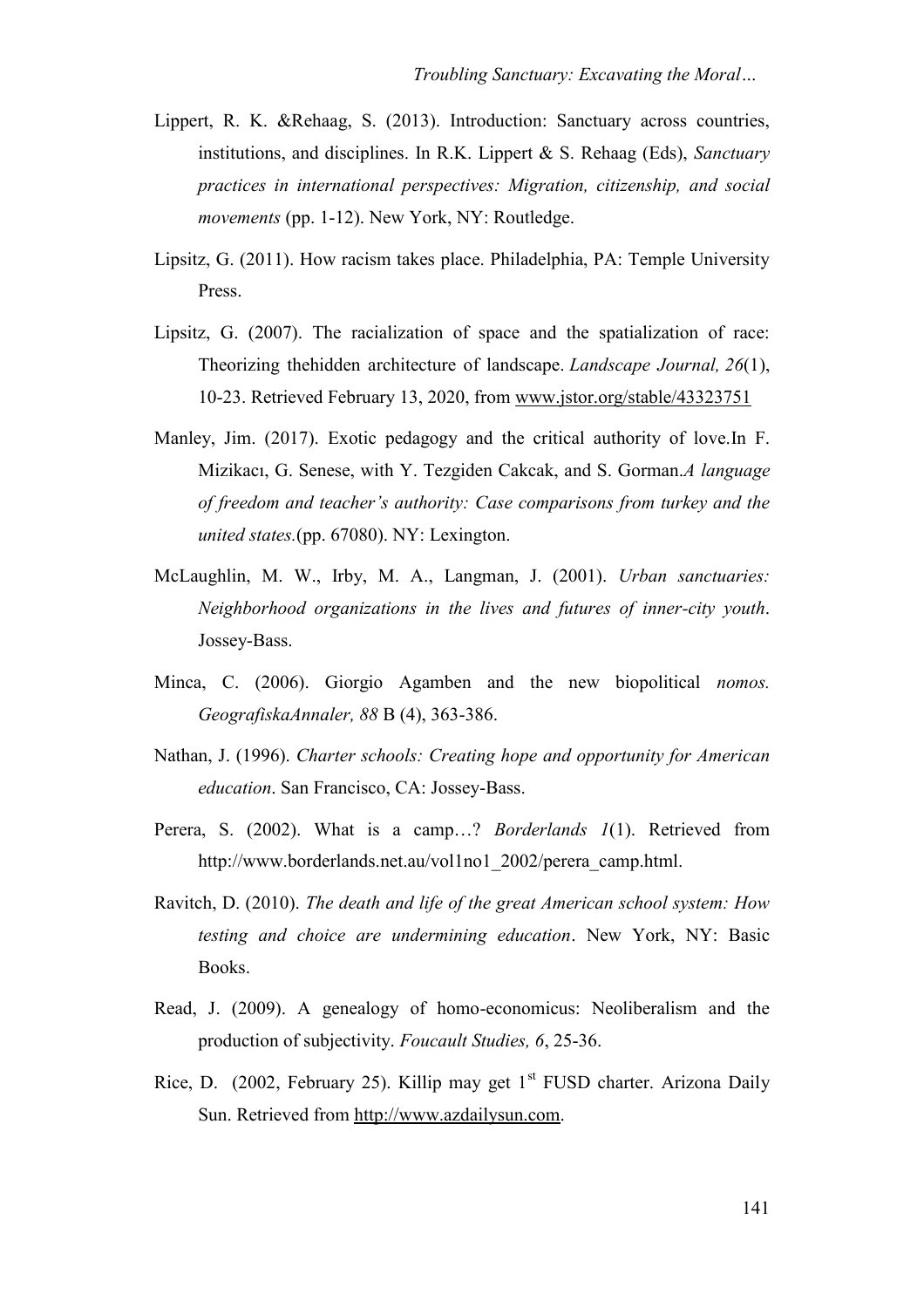- Rofes, E., &Stulberg, L. M. (2004). *The emancipatory promise of charter schools: Toward a progressive politics of school choice*. Ithaca, NY: State University of New York Press.
- Rosiek, J. &Kinslow, K. (2016). Resegregation as curriculum: The meaning of the new racial segregation in U.S. public schools. Routledge.
- Schiedewind, N. (2012). A short history of the ambush of public education. InSchiedewind, N. &Sapon-Shevin, M. (Eds), *Educational courage: Resisting the ambush of public education* (pp. 4-22). Boston, MA: Beacon Press.
- Shoemaker, K. (2013). Sanctuary for crime in the early common law. In R.K. Lippert & S. Rehaag (Eds), *Sanctuary practices in international perspectives: Migration, citizenship, and social movements* (pp. 15-27). New York, NY: Routledge.
- Shoemaker, K. (2011). *Sanctuary and crime in the Middle Ages*. New York, NY: Fordham University Press.
- Simon, S. (February 15, 2013). Special report: Class struggle How charter schools get students they want. http://www.reuters.com
- Smith, J. Z. (1993). *Map is not territory*. Chicago, IL: The University of Chicago Press.
- Smith, J. Z. (1987). *To take place: Toward theory in ritual*. Chicago, IL: The University of Chicago Press.
- Squire, V. (2009). *Mobile solidarities: The City of Sanctuary Movementand Strangers into Citizens campaign* Center for Citizenship, Identities,andGovernance (CCIG), Milton Keynes, UK: The Open University.
- Striano, Maura. (2019) Dewey, the Ethics of Democracy, and the Challenge of Social Inclusion in Education. In Steven Fesmire, Ed. *The Oxford Handbook of Dewey*. Oxford University Press.
- Thobani, S. (2012). Empire, bare life, and the constitution of whiteness: Sovereignty in the age of terror. *Borderlands, 11*(1), 1-30.